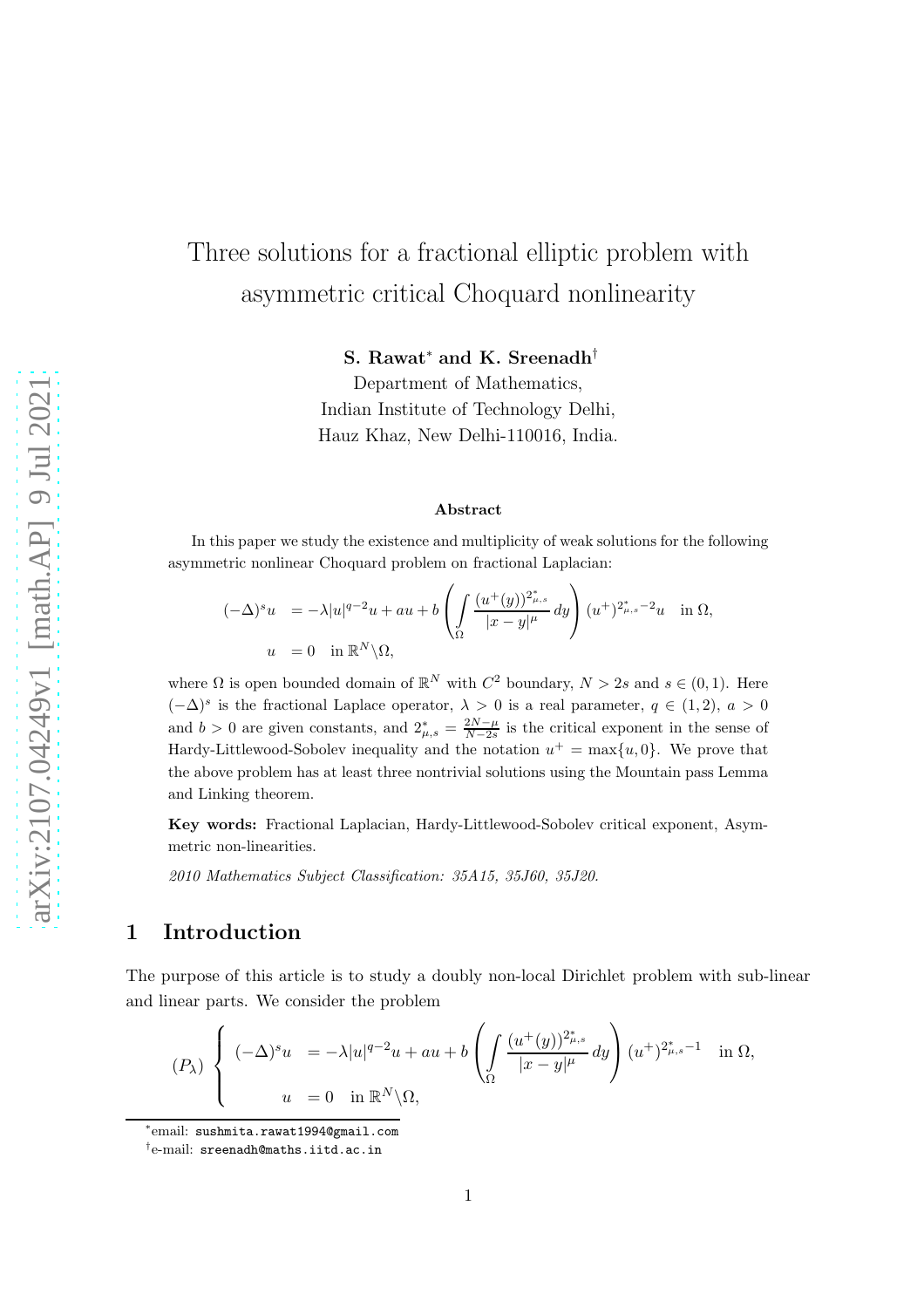where  $\Omega$  is open bounded domain of  $\mathbb{R}^N$  having  $C^2$  boundary,  $N > 2s$  with  $s \in (0,1)$ ,  $\lambda > 0$ is a real parameter,  $q \in (1, 2)$ ,  $a, b > 0$ , where  $2^*_{\mu, s} = \frac{2N - \mu}{N - 2s}$  $\frac{2N-\mu}{N-2s}$ . The essential condition that we assume is  $\lambda_{k,s} < a < \lambda_{k+1,s}$ , where  $\{\lambda_{k,s}\}_{k\geq 1}$  denote the sequence of eigenvalues of  $(-\Delta)^s$ and  $0 < \mu < \min\{N, 4s\}$ . The notation  $u^+ = \max\{u, 0\}$  and  $u^- = \min\{-u, 0\}$ . Here,  $(-\Delta)^s$ is fractional Laplace operator defined as,

$$
(-\Delta)^s u(x) := C(N, s) \lim_{\epsilon \to 0} \int_{\mathbb{R}^N \setminus B_{\epsilon}(x)} \frac{u(x) - u(y)}{|x - y|^{N+2s}} dy, \quad x \in \mathbb{R}^N,
$$

where  $C(N, s)$  is the normalization constant and  $B_{\epsilon}(x)$  denotes the open ball of radius  $\epsilon$ centred at x

$$
C(N,s) = \left(\int_{\mathbb{R}^N} \frac{1 - \cos(x_1)}{|x|^{N+2s}} dx\right)^{-1}.
$$

Due to the vast applications of non local operators, including it being the infinitesimal generators of the  $Lévy$  stable diffusion process [\[1\]](#page-23-0), a lot of research has been done on this operator. For a comprehensive guide to the fractional operator we refer the interested readers to [\[8,](#page-24-0) [17\]](#page-24-1). Servadei-Valdinoci [\[24\]](#page-25-0) investigated the non-local fractional counterpart of the Laplace equation involving critical non-linearities, which was an extension of the famous work of Brezis and Nirenberg [\[3\]](#page-23-1). Author in [\[25\]](#page-25-1) extended the result obtained by Capozzi, Fortunato and Palmieri<sup>[\[4\]](#page-23-2)</sup> and by Gazzola and Ruf <sup>[12]</sup>, to the non-local fractional counterpart of the Laplace equation with critical non-linearities. Objective of their work was to complete the existence result obtained in [\[24,](#page-25-0) Theorem 4] for any  $\lambda > 0$  different from the eigenvalues of  $(-\Delta)^s$ .

In the local setting various authors have studied semi-linear elliptic problem of the type, for  $1 < q < 2$ 

$$
-\Delta u = -\lambda |u|^{q-2}u + g(u) \quad \text{in } \Omega
$$

where  $g$  is asymmetric and asymptotically linear. Here asymmetric means that  $g$  satisfies an Ambrosetti–Prodi type condition  $\left(i.e. g\_ := \lim_{t \to -\infty} \right)$  $g(t)$  $\frac{\partial}{\partial t} < \lambda_k < g_+ := \lim_{t \to \infty}$  $g(t)$ t . Paiva-Massa [\[7\]](#page-24-3) studied this problem when g is asymmetric and superlinear at  $+\infty$ ,  $g_+ = \infty$  and assumed that  $\frac{g(t)}{t}$  crosses an eigenvalue of the Laplacian when t varies from 0 to  $-\infty$  (i.e.  $g'(0) < \lambda_k < g_$ . De Figueiredo-Yang [\[9\]](#page-24-4) initiated the study of problem with critical exponent and asymmetric non-linearities to explore Ambrosetti-Prodi type problem for critical growth. Paiva-Presoto [\[6\]](#page-24-5) studied the critical problem for the case  $g(u) = au + b(u^+)^{p-1}$  where  $a \in \mathbb{R}$ ,  $\lambda_k < a < \lambda_{k+1}$  and  $b > 0$ . Here  $\{\lambda_k\}_{k \geq 1}$  denote the sequence of eigenvalues of  $(-\Delta, H_0^1(\Omega))$ . On the other hand one of the first applications of Choquard type non-linearity was given by Pekar in the framework of quantum theory [\[23\]](#page-25-2) and Lieb [\[15\]](#page-24-6) used it in approximation of Hartree-Fock theory. An extensive study has been done in the existence and uniqueness results due to its vast applications in physical models. For detailed understanding one can

refer [\[21,](#page-25-3) [20,](#page-25-4) [19,](#page-24-7) [18\]](#page-24-8) and references therein. In the local case  $(s = 1)$ , Gao and Yang [\[11\]](#page-24-9)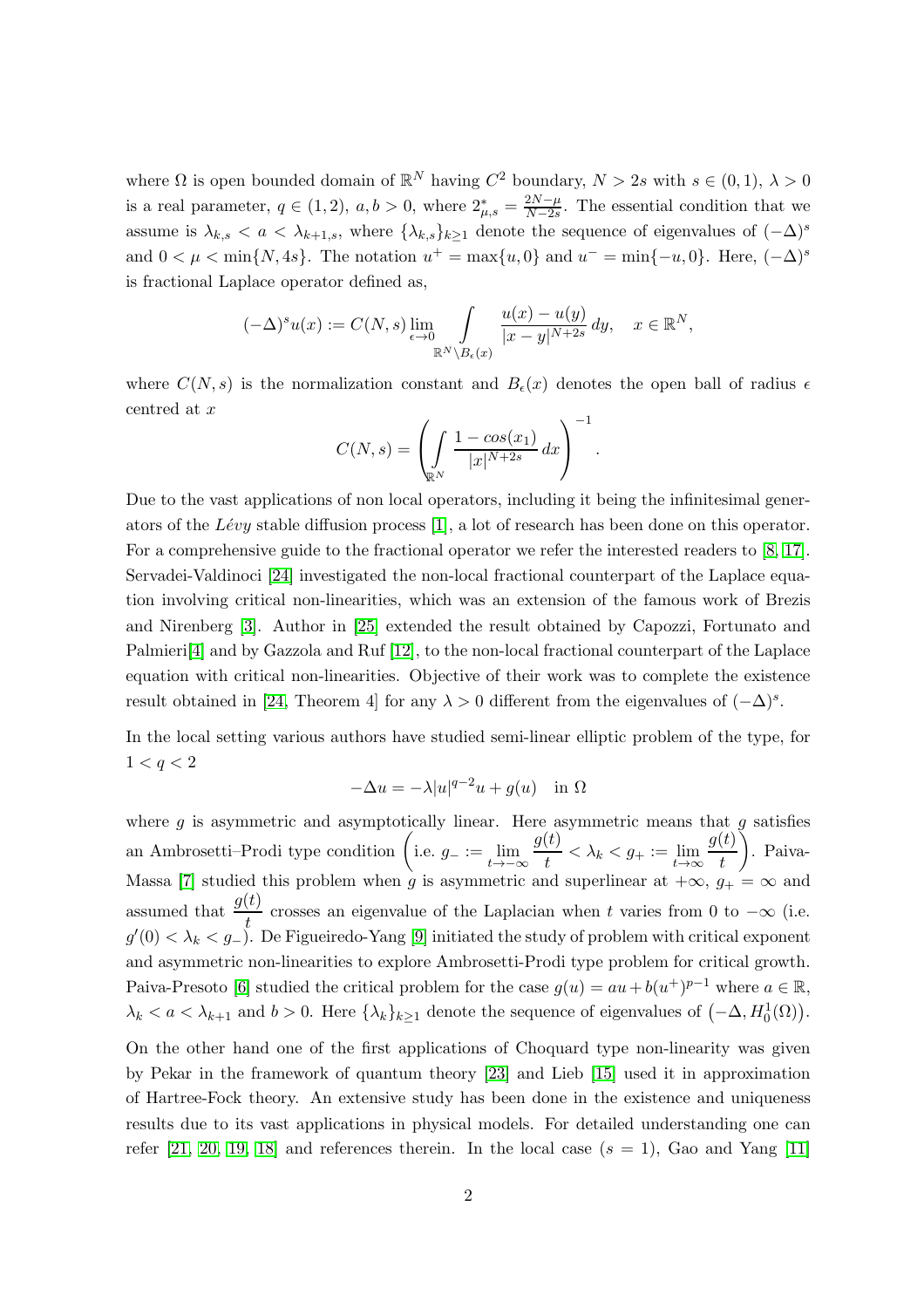analyzed Brezis-Nirenberg type existence results for Choquard type critical nonlinearity. In [\[22\]](#page-25-5), authors studied these results in the following non-local problem:

$$
(-\Delta)^s u = \lambda u + \left(\int_{\Omega} \frac{|u(y)|^{2^*_{\mu,s}}}{|x-y|^{\mu}} dy\right) |u|^{2^*_{\mu,s}-2} u \quad \text{in } \Omega, \ u = 0 \text{ on } \mathbb{R}^N \setminus \Omega,
$$

where  $\Omega$  is a bounded domain in  $\mathbb{R}^n$  with Lipschitz boundary,  $\lambda$  is a real parameter,  $s \in (0,1)$ ,  $N > 2s$ ,  $0 < \mu < N$ . Gao and Yang [\[10\]](#page-24-10) established an existence and multiplicity result for the critical Choquard equation under the perturbation that is both sub-linear and sup-linear subcritical terms. They proved the existence of at least two positive solutions for an admissible small range of  $\lambda$ . Using sub- and super-solution techniques they obtained first solution which is local minimum for the functional. The second solution is obtained using Mountain-Pass lemma by studying the compactness of Palais-Smale sequences.

The motivation behind our paper is the inspiring work of Miyagaki et al. [\[16\]](#page-24-11) where the authors have studied the following non-local problem consisting of sub-linear, linear and (critical) super-linear term,

<span id="page-2-0"></span>
$$
(-\Delta)^s u = -\lambda |u|^{q-2}u + au + b(u^+)^{2_s^*-1} \text{ in } \Omega, \ u = 0 \quad \text{in } \mathbb{R}^N \setminus \Omega,
$$

where  $\Omega$  is open bounded domain of  $\mathbb{R}^N$  having  $C^2$  boundary,  $N > 2s$  with  $s \in (0,1)$ ,  $\lambda > 0$ is a real parameter,  $q \in (1,2)$ ,  $a,b > 0$ , where  $2_s^* = \frac{2N}{N-2s}$  and  $\lambda_{k,s} < a < \lambda_{k+1,s}$ . They have proved that for sufficiently small  $\lambda > 0$  the problem has atleast three non-trivial distinct solutions. First two solutions of opposite signs are obtained using Mountain-Pass theorem and Linking theorem is used to obtain the third solution.

To the best of our knowledge there is no work on doubly non-local case with sub-linear and linear term and even for the corresponding problem in the local case. In this article we study the multiplicity result of  $(P_\lambda)$ . Due to the lack of compactness we will be proving Palais-Smale condition is satisfied below some suitable critical level. For the non-trivial nonnegative solution we will satisfy the Mountain-Pass geometry for some suitable choice of  $\lambda > 0$ . Whereas for the non-trivial non-positive solution we will satisfy the Mountain-Pass geometry for all  $\lambda > 0$ . Next we use minimax result of Generalized Mountain-Pass theorem to obtain third non-trivial solution. With this introduction we state our main result.

**Theorem 1.1** Let  $1 < q < 2$ ,  $\lambda_{k,s} < a < \lambda_{k+1,s}$ ,  $b > 0$ ,  $0 < s < 1$  and  $N \ge 4s$ . Then there exists  $\lambda > 0$  such that if  $0 < \lambda < \overline{\lambda}$ , problem  $(P_{\lambda})$  possesses at least three nontrivial solutions with one non-negative and one non-positive. The same conclusion holds for the case  $2s < N < 4s$  if the hypothesis  $\lambda_{k,s} < a < \lambda_{k+1,s}$  is met with an integer k large enough.

Remark 1.2 Our results will hold for the following local case problem with suitable modifi-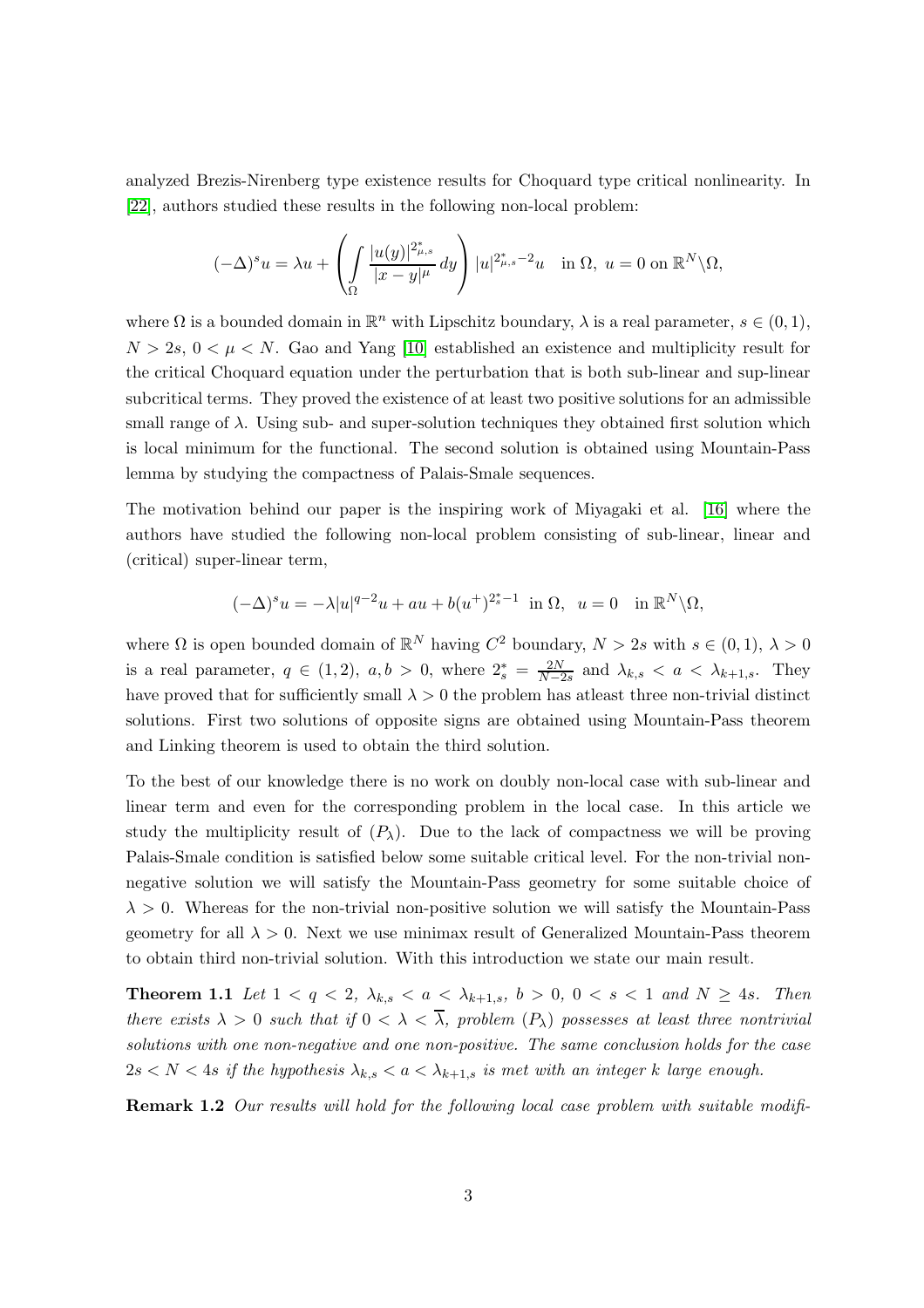cations of our analysis and method

$$
-\Delta u = -\lambda |u|^{q-2}u + au + b \left( \int_{\Omega} \frac{(u^+(y))^{2\mu} u}{|x-y|^{\mu}} dy \right) (u^+)^{2\mu} u \quad in \Omega,
$$
  
 
$$
u = 0 \quad on \ \partial\Omega,
$$

where  $\Omega$  is open bounded domain of  $\mathbb{R}^N$  having  $C^2$  boundary,  $N \geq 3$ ,  $\lambda > 0$  is a real parameter,  $q \in (1,2), a, b > 0, where 2^*_{\mu} = \frac{2N-\mu}{N-2}$  $\frac{N-N-\mu}{N-2}$ . Assuming that  $\lambda_k < a < \lambda_{k+1}$ , where  $\{\lambda_k\}_{k\geq 1}$  denote the sequence of eigenvalues of  $(-\Delta, H_0^1(\Omega))$  and  $0 < \mu < \min\{N, 4\}.$ 

The paper is organized as follows: In section 2 we present some preliminaries on function spaces required for variational settings. In section 3 we prove the result regarding Palais-Smale condition. In section 4 we infer the existence of two opposite sign solutions. In section 5 we obtain results required for the Linking theorem. In section 6 we prove Theorem [1.1](#page-2-0) and show the existence of the third solution by estimating the minimax value obtained by Linking theorem.

# 2 Preliminaries

We recall some definitions of function spaces and results that will be required in later sections. Consider the functional space  $H^s(\mathbb{R}^N)$  as the usual fractional Sobolev space defined as

$$
Hs(\mathbb{R}^N) = \left\{ u \in L^2(\mathbb{R}^N) : [u]_s < \infty \right\},\
$$

where  $[u]_s :=$  $\sqrt{ }$  $\mathcal{L}$ Z  $\mathbb{R}^{2N}$  $|u(x) - u(y)|^2$  $\frac{x(x)-x(y)}{|x-y|^{N+2s}} dx dy$  $\setminus$  $\overline{1}$  $\frac{1}{2}$ is the Gagliardo seminorm of measurable function

u and the space is endowed with the norm

<span id="page-3-0"></span>
$$
||u||_{H^{s}(\mathbb{R}^{N})} = \left(||u||_{L^{2}(\mathbb{R}^{N})}^{2} + [u]_{s}^{2}\right)^{\frac{1}{2}}.
$$
\n(2.1)

We define the functional space associated to this problem as

$$
X_0 = \left\{ u \in H^s(\mathbb{R}^N) : u = 0 \text{ a.e. in } \mathbb{R}^N \backslash \Omega \right\}
$$

which is a closed subspace of  $H^s(\mathbb{R}^N)$ . Then, it can be shown that  $X_0$  is a Hilbert space with the inner product

$$
\langle u, v \rangle = \int_{\mathbb{R}^{2N}} \frac{(u(x) - u(y))(v(x) - v(y))}{|x - y|^{N+2s}} dx dy,
$$

for  $u, v \in X_0$  and thus the corresponding norm,

$$
||u||_{X_0} = ||u|| = \left(\int_{\mathbb{R}^{2N}} \frac{|u(x) - u(y)|^2}{|x - y|^{N+2s}} dx dy\right)^{\frac{1}{2}}.
$$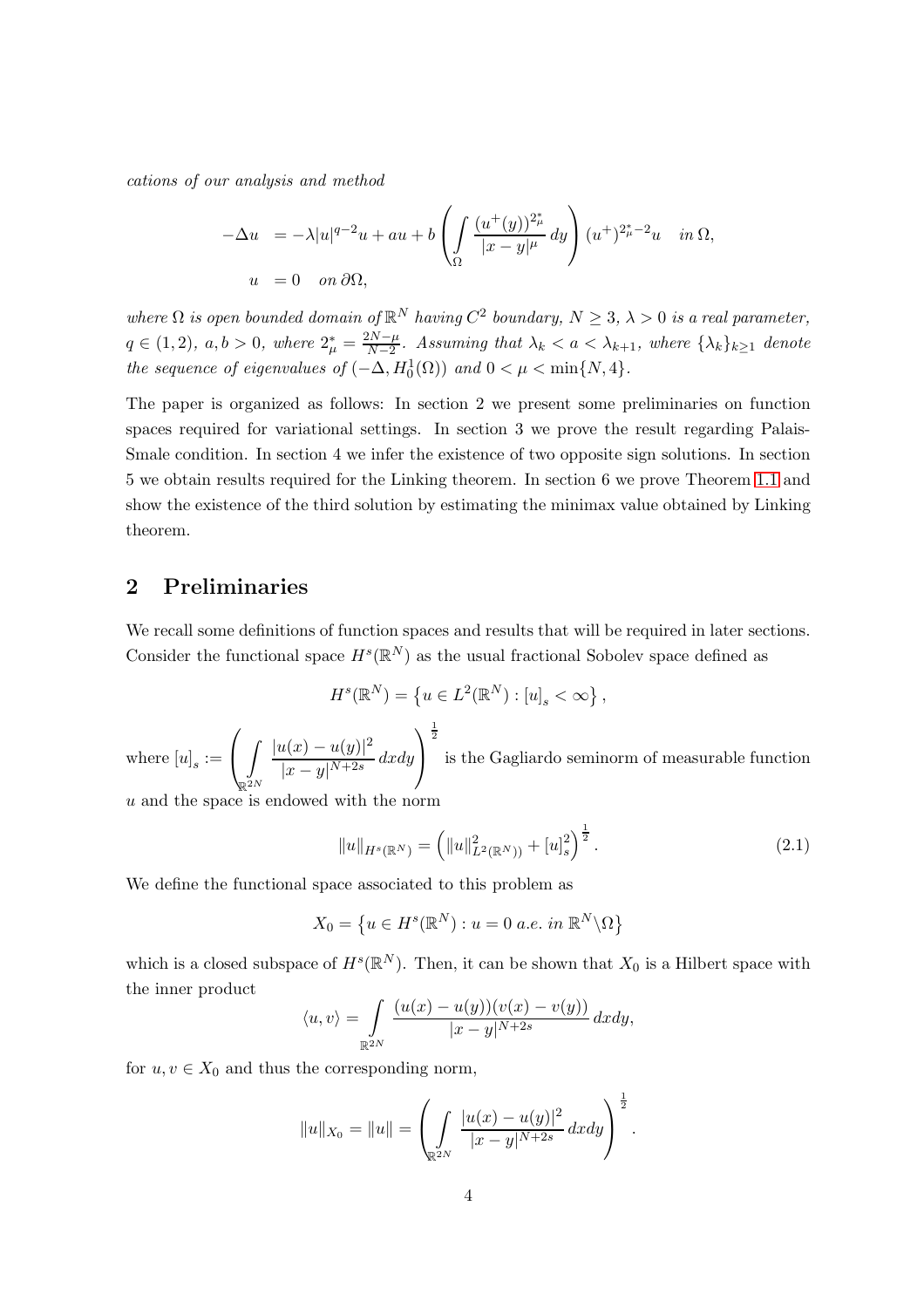It can be shown that this is equivalent to  $(2.1)$  on  $X_0$ . We refer to [\[8,](#page-24-0) Proposition 3.6] for the equality

$$
[u]_s^2 = 2C(N,s)^{-1} \int_{\mathbb{R}^N} |(-\Delta)^{\frac{s}{2}} u|^2 dx,
$$

for all  $u \in H^s(\mathbb{R}^N)$ . Thus, for all  $u, v \in X_0$  there holds

$$
2C(N,s)^{-1} \int_{\mathbb{R}^N} u(x)(-\Delta)^s v(x) dx = \int_{\mathbb{R}^{2N}} \frac{(u(x) - u(y))(v(x) - v(y))}{|x - y|^{N+2s}} dx dy.
$$

In particular, it follows that the linear operator  $(-\Delta)^s$  is self-adjoint on  $X_0(\Omega)$ .  $\{\lambda_{j,s}\}_{j\geq 1}$ denote the sequence of eigenvalues of  $(-\Delta)^s$  on the space  $X_0$  satisfying

$$
0<\lambda_{1,s}<\lambda_{2,s}\leq\lambda_{3,s}\leq\cdots\leq\lambda_{k,s}\leq\lambda_{k+1,s}\cdots,\,\lambda_{k,s}\to\infty\;\;\mathrm{as}\;\;j\to\infty,
$$

where each eigenvalue  $\lambda_{k,s}$  is repeated according to its multiplicity and  $\phi_{k,s} \in C^{0,\sigma}$  is the eigen function associated to the eigenvalue  $\lambda_{k,s}$ , with some  $\sigma \in (0,1)$ . For the rest of the paper we fix a sequence  $\{\phi_{k,s}\}\$  of eigen functions forming an orthonormal basis in  $L^2(\Omega)$  and an orthogonal basis in  $X_0(\Omega)$ . Furthermore, The smallest eigenvalue  $\lambda_1$  is simple and isolated in the spectrum and we assume  $\phi_{1,s} > 0$  in  $\Omega$ .

**Proposition 2.1 Hardy-Littlewood-Sobolev inequality:** Let t,  $r > 1$  and  $0 < \mu < N$ with  $\frac{1}{t} + \frac{\mu}{N} + \frac{1}{r} = 2$ ,  $f \in L^t(\mathbb{R}^N)$  and  $h \in L^r(\mathbb{R}^N)$ . Then there exists a sharp constant  $C(t, r, \mu, N)$  independent of f, h such that

$$
\iint\limits_{\mathbb{R}^{2N}}\frac{f(x)h(y)}{|x-y|^\mu}\,dxdy\leq C(t,r,\mu,N)\|f\|_{L^t(\mathbb{R}^N)}\|h\|_{L^r(\mathbb{R}^N)}
$$

.

We are looking for nontrivial solutions of the following problem  $(P_\lambda)$  and its weak solution which is defined as,  $u \in X_0$  such that

$$
\frac{C(N,s)}{2} \int_{\mathbb{R}^{2N}} \frac{(u(x) - u(y))(\phi(x) - \phi(y))}{|x - y|^{N+2s}} dx dy = -\lambda \int_{\Omega} |u(x)|^{q-2} u(x) \phi(x) dx + a \int_{\Omega} u \phi(x) dx
$$

$$
+ b \int_{\Omega} \int_{\Omega} \frac{(u^+(y))^{2\mu} s(u^+(x))^{2\mu} s^{-1} \phi(x)}{|x - y|^{\mu}} dx dy
$$

for any  $\phi \in X_0$ . The energy functional associated with the problem  $(P_\lambda)$  is  $J_\lambda : X_0(\Omega) \to \mathbb{R}$ defined as,

<span id="page-4-0"></span>
$$
J_{\lambda}(u) = \frac{C(N,s)}{4} \int_{\mathbb{R}^{2N}} \frac{|u(x) - u(y)|^2}{|x - y|^{N+2s}} dx dy + \frac{\lambda}{q} \int_{\Omega} |u(x)|^q dx - \frac{a}{2} \int_{\Omega} |u(x)|^2 dx
$$
  

$$
- \frac{b}{2 \cdot 2_{\mu,s}^*} \int_{\Omega} \int_{\Omega} \frac{(u^+(y))^{2_{\mu,s}^*} (u^+(x))^{2_{\mu,s}^*}}{|x - y|^{\mu}} dx dy,
$$
\n(2.2)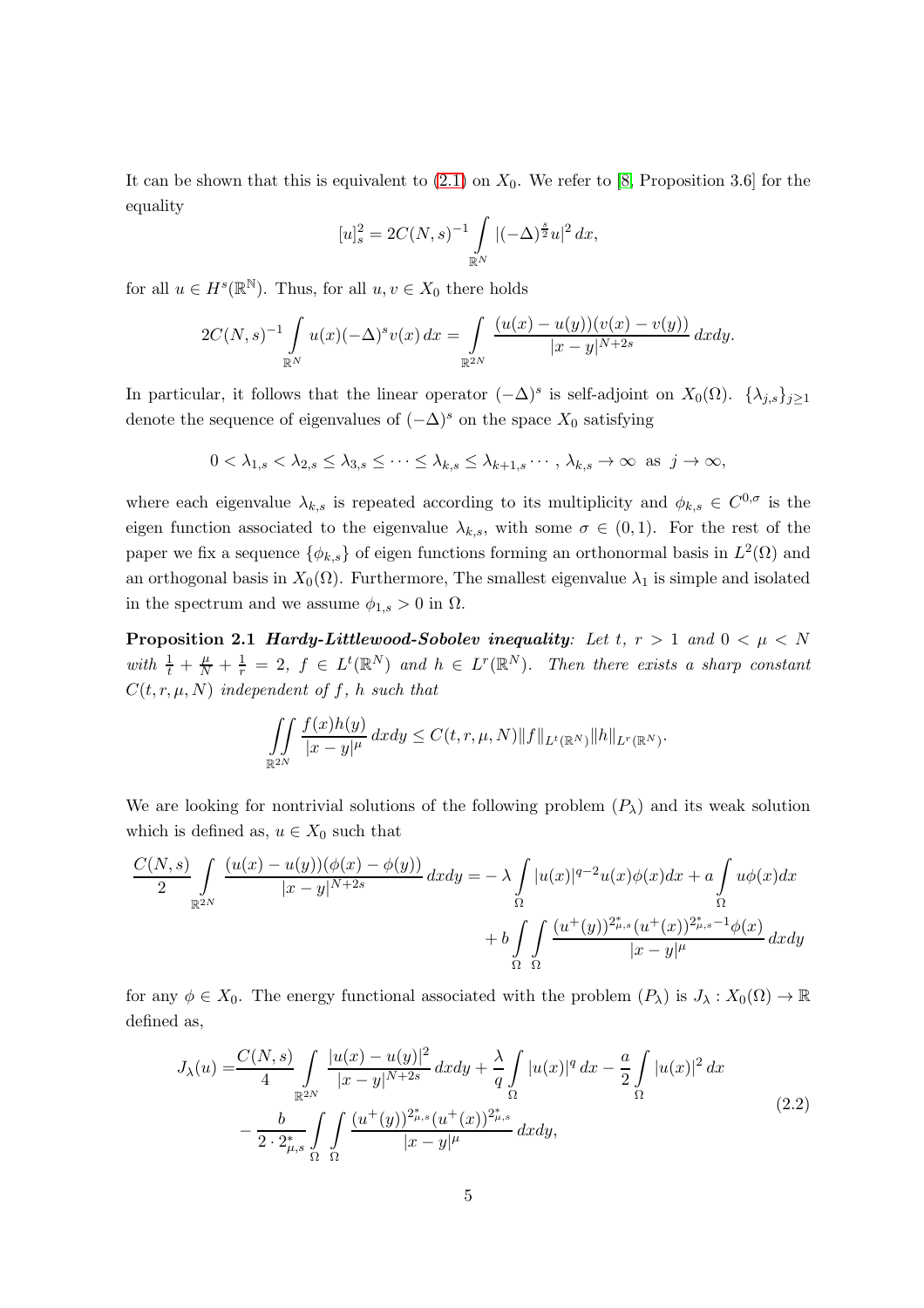which is  $C^1$  functional. For  $\phi \in X_0(\Omega)$  we define the Gateaux derivative as,

<span id="page-5-0"></span>
$$
\langle J'_{\lambda}(u), \phi \rangle = \frac{C(N, s)}{2} \int_{\mathbb{R}^{2N}} \frac{(u(x) - u(y))(\phi(x) - \phi(y))}{|x - y|^{N + 2s}} dx dy + \lambda \int_{\Omega} |u(x)|^{q - 2} u(x) \phi(x) dx - a \int_{\Omega} u(x) \phi(x) dx - b \int_{\Omega} \int_{\Omega} \frac{(u^{+}(y))^{2_{\mu,s}^{*}} (u^{+}(x))^{2_{\mu,s-1}^{*}} \phi(x)}{|x - y|^{\mu}} dx dy.
$$
\n(2.3)

From the embedding results, we conclude that  $X_0$  is continuously embedded in  $L^p(\Omega)$  when  $1 \leq p \leq 2_s^*$ . Also the embedding is compact for  $1 \leq p < 2_s^*$ , but not for the case  $p = 2_s^*$ . We define the best constant for the embedding  $X_0$  into  $L^{2_s^*}(\mathbb{R}^N)$  as,

$$
S_s = \inf_{u \in X_0 \setminus \{0\}} \left\{ \int_{\mathbb{R}^{2N}} \frac{|u(x) - u(y)|^2}{|x - y|^{N+2s}} dx dy : \int_{\mathbb{R}^N} |u|^{2^*_s} = 1 \right\}.
$$

Consequently, we define

<span id="page-5-1"></span>
$$
S_s^H = \inf_{u \in X_0 \setminus \{0\}} \left\{ \int_{\mathbb{R}^{2N}} \frac{|u(x) - u(y)|^2}{|x - y|^{N+2s}} dx dy : \int_{\mathbb{R}^{2N}} \frac{|u(x)|^{2^*_{\mu,s}} |u(y)|^{2^*_{\mu,s}}}{|x - y|^{\mu}} dx dy = 1 \right\}.
$$
 (2.4)

**Lemma 2.2** [\[14\]](#page-24-12) The constant  $S_s^H$  is achieved by u if and only if u is of the form  $C\left(\frac{t}{t^2+|x|}\right)$  $\frac{t}{t^2+|x-x_0|^2}$   $\sum_{j=2s}^{N-2s}$ ,  $x \in \mathbb{R}^N$ , for some  $x_0 \in \mathbb{R}^N$ , Cand  $t > 0$ . Moreover,  $S_s^H = \frac{S_s}{\sum_{j=2s}^{N-2s} S_s^2}$  $C(N,\mu)$  $\frac{1}{2^*_{\mu,s}}$ .

Consider the family of functions  $U_{\epsilon}$ , where  $U_{\epsilon}$  is defined as

<span id="page-5-2"></span>
$$
U_{\epsilon} = \epsilon^{-\frac{N-2s}{2}} u^* \left(\frac{x}{\epsilon}\right), \ x \in \mathbb{R}^N, \epsilon > 0,
$$
\n
$$
u^*(x) = \overline{u} \left(\frac{x}{S_s^{\frac{1}{2s}}}\right), \ \overline{u}(x) = \frac{\tilde{u}(x)}{\|\tilde{u}\|_{L^{2^*_s}(\mathbb{R}^N)}} \text{ and } \tilde{u}(x) = \alpha(\beta^2 + |x|^2)^{-\frac{N-2s}{2}},
$$
\n
$$
(2.5)
$$

with  $\alpha \in \mathbb{R} \setminus \{0\}$  and  $\beta > 0$  are fixed constants. Then for each  $\epsilon > 0$ ,  $U_{\epsilon}$  satisfies

$$
(-\Delta)^s u = |u|^{2_s^*-2} u \quad in \ \mathbb{R}^N,
$$

and the equality,

$$
\int\limits_{\mathbb{R}^{2N}}\frac{|U_{\epsilon}(x)-U_{\epsilon}(y)|^2}{|x-y|^{N+2s}}\,dxdy=\int\limits_{\mathbb{R}^{N}}|U_{\epsilon}|^{2_{s}^{*}}=S_{s}^{\frac{N}{2s}}.
$$

We recall

Definition 2.3 Let Y be a real Banach space. Then

1. A sequence  $(u_n) \subset Y$  is called a Palais-Smale sequence for the functional  $I \in C^1(Y,\mathbb{R})$ at the level  $r \in \mathbb{R}$  if  $I(u_n) \to r$  as  $n \to \infty$ , and  $|\langle I'(u_n), \phi \rangle|_Y \leq \epsilon_n ||\phi||_Y$  for all  $\phi \in Y$ , where  $\epsilon_n \to 0$  as  $n \to \infty$ .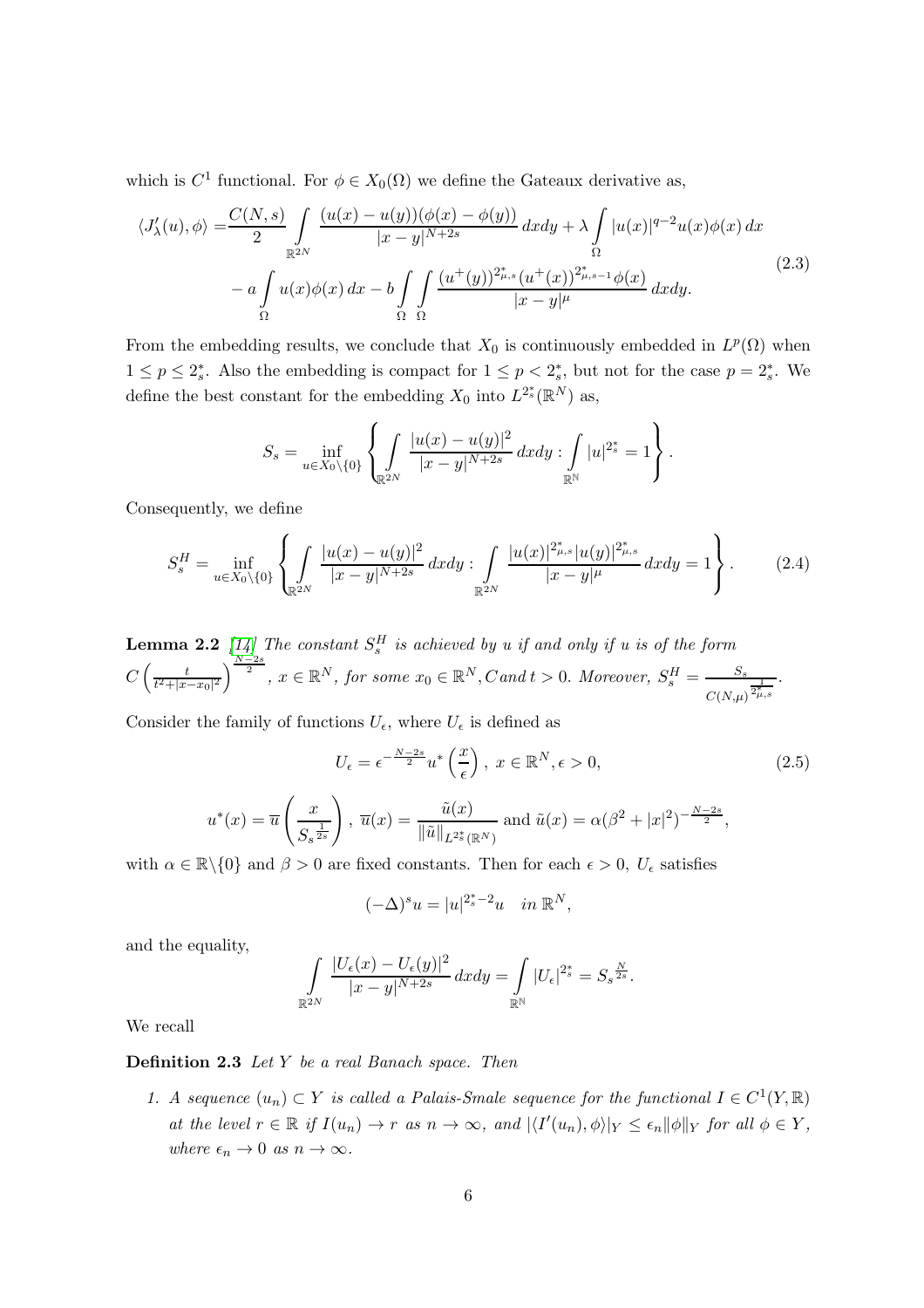<span id="page-6-2"></span>2. I is said to satisfy Palais-Smale condition at level r if every Palais-Smale sequence at level r has a convergent subsequence.

**Theorem 2.4** Let Y be a real Banach space satisfying  $Y = V \oplus W$  with V finite dimensional. Suppose that the functional  $I \in C^1(Y, \mathbb{R})$  fulfills the conditions:

- 1. there are constants  $\rho, \alpha > 0$  such that  $I_{\partial B_{\alpha} \cap W} \geq \alpha$ , where  $B_{\rho}$  denotes the open ball centered at zero and of radius ρ.
- 2. there are constants  $R_1, R_2 > \rho, \beta < \alpha$  and a nonzero vector  $e \in W$  such that  $I_{\partial Q} \leq \beta$ , with  $Q = \{v + re : v \in B_{R_1} \cap V, 0 < r < R_2\}.$

Then I possesses a Palais-Smale sequence at the level  $c \geq \alpha$  where,  $c = \inf_{h \in \Gamma} \max_{u \in Q} I(h(u))$ , and  $\Gamma = \{h \in C(\overline{Q}, Y) : h = id \text{ on } \partial Q\}.$ 

Throughout the paper we will use the notation,

<span id="page-6-1"></span>
$$
||u||_0^{2\cdot2_{\mu,s}^*}:=\int\limits_{\Omega}\int\limits_{\Omega}\frac{|u(x)|^{2_{\mu,s}^*}|u(y)|^{2_{\mu,s}^*}}{|x-y|^{\mu}}\,dxdy.
$$

### 3 Palais-Smale condition

In this section we study the compactness of Palais-Smale sequences of the functional  $J_{\lambda}$ .

**Lemma 3.1** Let  $\lambda > 0$ ,  $1 < q < 2$ ,  $\lambda_{k,s} < a < \lambda_{k+1,s}$ ,  $b > 0$ . Then the functional  $J_{\lambda}$  satisfies Palais-Smale condition at level  $c < \left(\frac{2^*_{\mu,s} - 1}{2^n}\right)$  $\left(\frac{2^*_{\mu,s}-1}{2\cdot2^*_{\mu,s}}\right)\left[\frac{C(N,s)S^H_s}{2}\right]$ 2 1  $\frac{2^*_{\mu,s}}{2^*_{\mu,s}-1}$  $\frac{-1}{2^*_{\mu,s}-1}$ .

**Proof.** Let  $\langle u_n \rangle$  be palais-smale sequence in  $X_0(\Omega)$  for the functional  $J_\lambda$ . Then there exists a positive constant C such that  $|J_\lambda(u_n)| \leq C$  and  $|\langle J'_\lambda(u_n), \phi \rangle| \leq \epsilon_n ||\phi||$  for all  $\phi \in X_0(\Omega)$  and  $\epsilon_n \to 0$  as  $n \to \infty$ . We have to show that  $\langle u_n \rangle$  has a convergent subsequence. First we will show that  $\| \langle u_n \rangle \|$  is bounded. Let if possible  $\| \langle u_n \rangle \| \to \infty$  as  $n \to \infty$ . By [\(2.2\)](#page-4-0) and [\(2.3\)](#page-5-0) we get,

$$
J_{\lambda}(u_n) - \frac{\langle J'_{\lambda}(u_n), u_n \rangle}{2} = \lambda \left[ \frac{1}{q} - \frac{1}{2} \right] \int_{\Omega} |u_n(x)|^q dx + b \left[ \frac{1}{2} - \frac{1}{2 \cdot 2_{\mu}^*, s} \right] \|u_n^+\|_0^{2_{\mu}^*,s}
$$

$$
\geq \lambda \left[ \frac{1}{q} - \frac{1}{2} \right] \int_{\Omega} |u_n(x)|^q dx.
$$

As  $1 < q < 2$  and by Palais-Smale condition we imply,

<span id="page-6-0"></span>
$$
0 \le \lambda \left[\frac{1}{q} - \frac{1}{2}\right] \int_{\Omega} |u_n(x)|^q dx \le C + \epsilon_n \|u_n\|.
$$
 (3.1)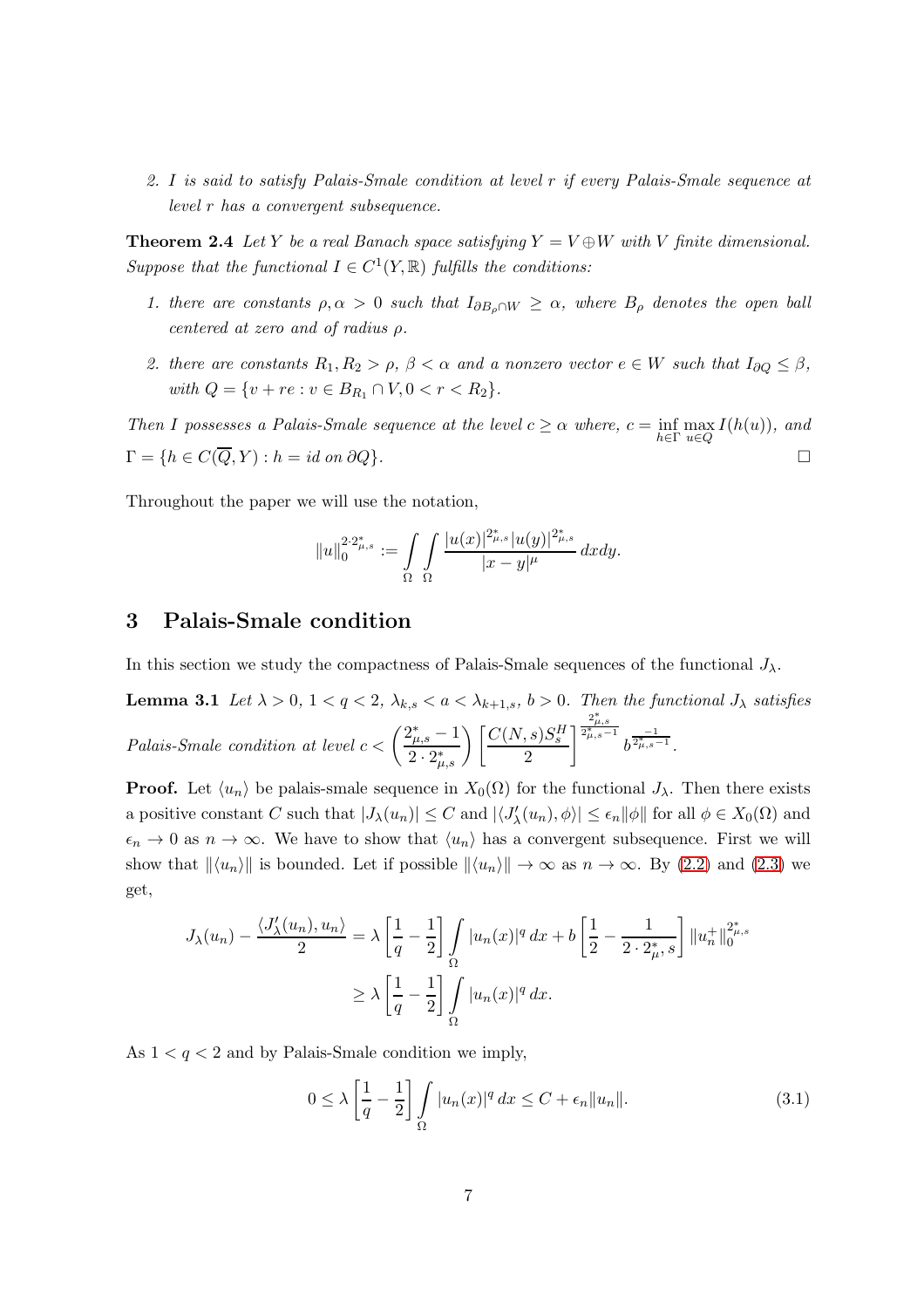Set  $v_n := \frac{u_n}{\|u_n\|}$  $\frac{u_n}{\|u_n\|}$ , and since  $\|v_n\| = 1$ , it is a bounded sequence in  $X_0(\Omega)$ . Thus upto a subsequence, there exists a function  $v \in X_0(\Omega)$  such that as  $n \to \infty$ , we have  $v_n \to v$  weakly in  $X_0(\Omega)$ ,  $v_n \to v$  strongly in  $L^r(\Omega)$  where  $r \in [1, 2_s^*)$  and  $v_n \to v$  a.e in  $\Omega$ . Now dividing [\(3.1\)](#page-6-0) by  $||u_n||$  and taking  $n \to \infty$  we get,

$$
\lim_{n \to \infty} \frac{\int_{\Omega} |v_n(x)|^q dx}{\|u_n\|^{1-q}} = 0.
$$

i.e

$$
\lim_{n \to \infty} \|u_n\|^{q-1} \int_{\Omega} |v|^q dx = 0.
$$

If  $v \neq 0$ , then that gives us a contradiction. Thus, we assume  $v = 0$ 

$$
v_n \rightharpoonup 0 \quad \text{in} \ \ X_0(\Omega).
$$

Next we consider

$$
J_{\lambda}(u_{n}) - \frac{\langle J'_{\lambda}(u_{n}), u_{n} \rangle}{2 \cdot 2_{\mu,s}^{*}} = \left[\frac{1}{2} - \frac{1}{2 \cdot 2_{\mu,s}^{*}}\right] ||u_{n}||^{2} + \lambda \left[\frac{1}{q} - \frac{1}{2 \cdot 2_{\mu,s}^{*}}\right] \int_{\Omega} |u_{n}(x)|^{q} dx
$$

$$
- a \left[\frac{1}{2} - \frac{1}{2 \cdot 2_{\mu,s}^{*}}\right] \int_{\Omega} |u_{n}(x)|^{2} dx.
$$

Dividing by  $||u_n||^2$  and taking  $n \to \infty$  we get

$$
\left[\frac{1}{2} - \frac{1}{2 \cdot 2_{\mu,s}^*}\right] \left\{1 - a \int_{\Omega} |v(x)|^2 dx\right\} = 0
$$

$$
\int_{\Omega} |v(x)|^2 dx = \frac{1}{a} > 0
$$

which holds since  $a > 0$ , but this contradicts the fact that  $v = 0$ . Hence our assumption is wrong and thus  $\langle ||u_n|| \rangle$  is a bounded sequence.

Next we will show that  $\langle u_n \rangle$  has a convergent subsequence. Since  $X_0(\Omega)$  is a reflexive Banach space, thus upto a subsequence, there exists a function  $u \in X_0(\Omega)$  such that as  $n \to \infty$ , we have  $u_n \rightharpoonup u$  weakly in  $X_0(\Omega)$ ,  $u_n \to u$  strongly in  $L^r(\Omega)$  where  $r \in [1, 2_s^*)$ ,  $u_n \to u$  a.e in  $\Omega$  $\begin{bmatrix} \text{and} \end{bmatrix}$ Ω  $\bigl( u_n^+(y) \bigr)^{2^*_\mu,s} (u_n^+(x))^{2^*_\mu,s-1}$  $\frac{\partial \mu_{\mu,s} (u_n^+(x))^2 \mu_{,\kappa}-1}{|x-y|^{\mu}} dy \rightharpoonup \int$ Ω  $(u^+(y))^{2^*_{\mu,s}}(u^+(x))^{2^*_{\mu,s}-1}$  $\frac{d^2\mu,s}{|x-y|^{\mu}}(u^+(x))^{\mu}$  are weakly in  $L^{\frac{2N}{N+2s}}$ .

Note that u is the weak solution of our Problem  $(P_\lambda)$ . So we imply,

<span id="page-7-1"></span>
$$
J_{\lambda}(u) = J_{\lambda}(u) - \frac{\langle J'_{\lambda}(u), u \rangle}{2} \ge 0.
$$
 (3.2)

From the (P.S) assumption we infer that,

<span id="page-7-0"></span>
$$
c = \lim_{n \to \infty} J_{\lambda}(u_n) = \lim_{n \to \infty} \frac{C(N, s)}{4} ||u_n||^2 + \frac{\lambda}{q} ||u_n||_{L^q}^q - \frac{a}{2} ||u_n||_{L^2}^2 - \frac{b}{2 \cdot 2^*_{\mu, s}} ||u_n^+||_0^{2 \cdot 2^*_{\mu, s}}.
$$
 (3.3)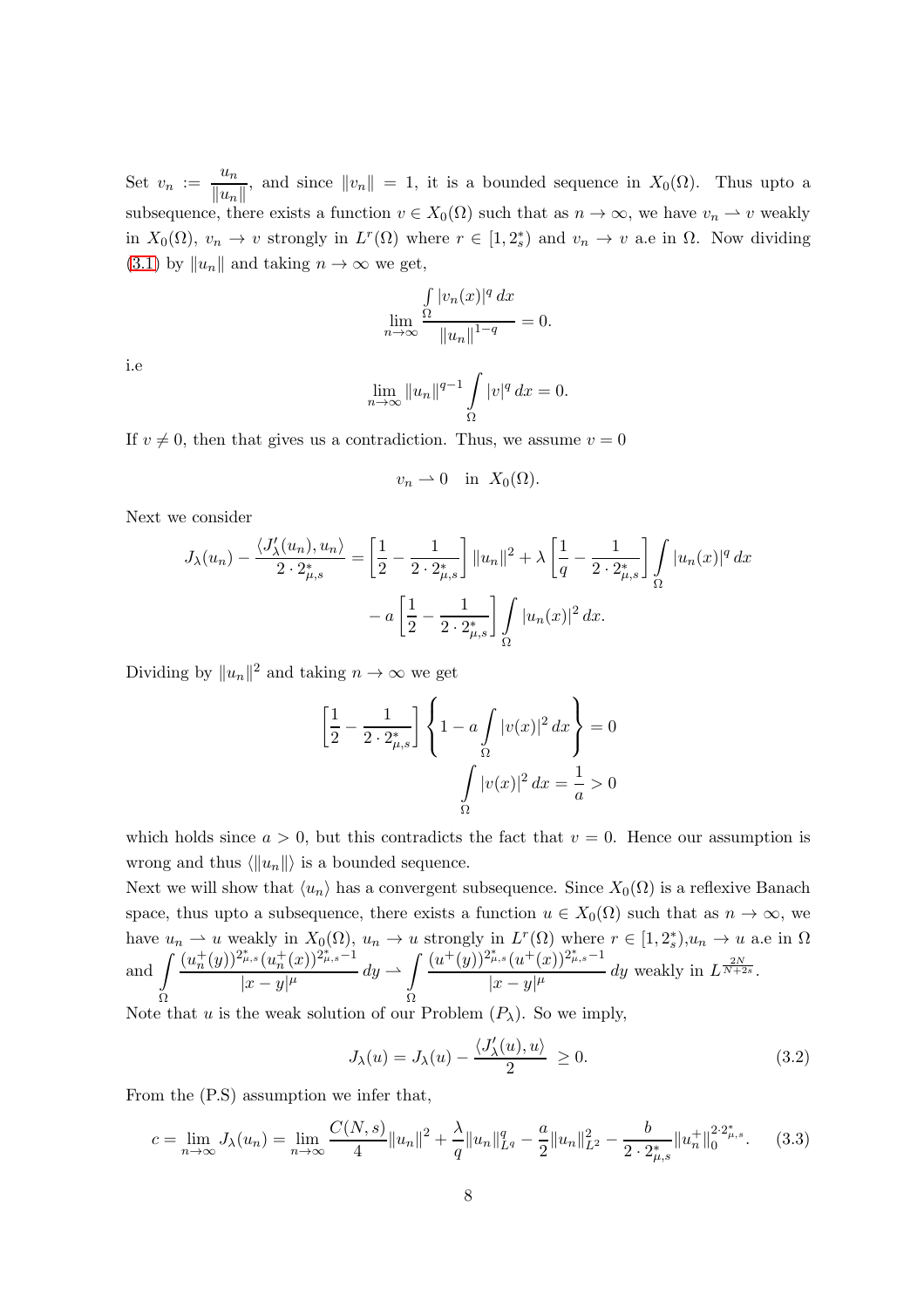We set  $v_n = u_n - u$ ,  $v_n \rightharpoonup v$  in  $X_0$ . By Brezis-Lieb [\[2\]](#page-23-3) and [\[11\]](#page-24-9) we derive that for  $n \to \infty$ ,

$$
||u_n||^2 = ||v_n||^2 + ||u||^2 + o(1)
$$
  

$$
||u_n^+||_0^{2 \cdot 2_{\mu,s}^*} = ||v_n^+||_0^{2 \cdot 2_{\mu,s}^*} + ||u^+||_0^{2 \cdot 2_{\mu,s}^*} + o(1).
$$

Using the above in [\(3.3\)](#page-7-0) to get,

<span id="page-8-0"></span>
$$
c = \lim_{n \to \infty} J_{\lambda}(v_n) + J_{\lambda}(u). \tag{3.4}
$$

By arguing as in  $(3.3)$  and using  $(3.2)$  we get,

$$
0 = \lim_{n \to \infty} \langle J'_{\lambda}(u_n), u_n \rangle
$$
  
= 
$$
\lim_{n \to \infty} \langle J'_{\lambda}(v_n), v_n \rangle
$$
  
= 
$$
\lim_{n \to \infty} \frac{C(N, s)}{2} ||v_n||^2 - b ||v_n^+||_0^{2 \cdot 2_{\mu, s}^*}.
$$

Fix a relabeled sequence such that,

$$
\lim_{n \to \infty} ||v_n||^2 = l
$$

which implies,

$$
\lim_{n \to \infty} ||v_n^+||_0^2 = \left(\frac{C(N,s)l}{2b}\right)^{\frac{1}{2_{\mu,s}^*}}.
$$

<span id="page-8-1"></span>If suppose  $l > 0$ , then by Sobolev embedding  $(2.4)$  we have,

$$
||v_n||^2 \ge S_s^H ||v_n^+||_0^2
$$
  

$$
l \ge (S_s^H)^{\frac{2_{\mu,s}^*}{2_{\mu,s}^* - 1}} \left(\frac{C(N,s)}{2b}\right)^{\frac{1}{2_{\mu,s}^* - 1}}.
$$
 (3.5)

Combining  $(3.4)$ ,  $(3.2)$  and  $(3.5)$  we get,

$$
c \ge \lim_{n \to \infty} J_{\lambda}(v_n) = \frac{C(N, s)}{4}l - \frac{b}{2 \cdot 2_{\mu, s}^*} \frac{C(N, s)l}{2b}
$$
  
 
$$
\ge \left(\frac{2_{\mu, s}^* - 1}{2 \cdot 2_{\mu, s}^*}\right) \left[\frac{C(N, s)S_s^H}{2}\right]^{\frac{2_{\mu, s}^*}{2_{\mu, s}^* - 1}} b^{\frac{-1}{2_{\mu, s}^* - 1}},
$$

which contradicts the assumption on c. Hence,  $l = 0$  which further implies  $u_n \to u$  strongly in  $X_0(\Omega)$  upto a subsequence. Therefore,  $J_\lambda$  satisfies Palais-Smale condition at any level

$$
c < \left(\frac{2_{\mu,s}^* - 1}{2 \cdot 2_{\mu,s}^*}\right) \left[\frac{C(N,s)S_s^H}{2}\right]^{\frac{2_{\mu,s}^*}{2_{\mu,s}^* - 1}} b^{\frac{-1}{2_{\mu,s}^* - 1}}.
$$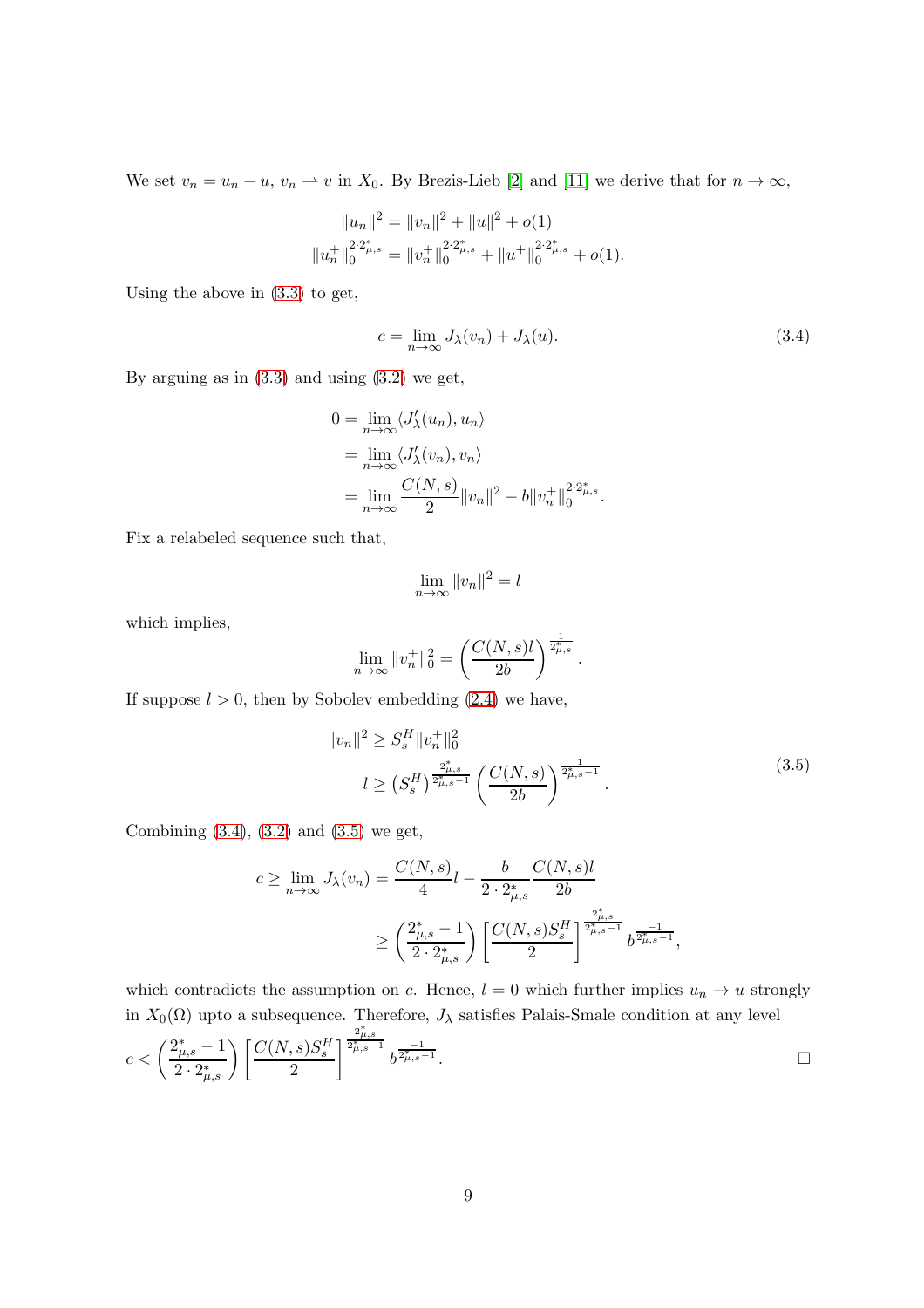# 4 Constant sign solutions

In this section we will find two non-trivial solution of opposite sign for our problem  $(P_\lambda)$ . It is derived with the help of  $H^s$  v.s  $C_s^0$  minimizer property proved by [13]. Recall that with  $\delta^s(x) := dist(x, \partial \Omega)$ , the space  $C_s^0$  is defined as,

$$
C_s^0(\overline{\Omega}) = \{ u \in C^0(\overline{\Omega}) : ||\frac{u}{\delta^s}||_{L^{\infty}} < \infty \},\
$$

endowed with the norm

$$
\|u\|_{C_s^0}=\|\frac{u}{\delta^s}\|_{L^\infty}.
$$

For the positive case the corresponding auxiliary problem will be

<span id="page-9-0"></span>
$$
(-\Delta)^s u = -\lambda (u^+)^{q-1} + au^+ + b \left( \int_{\Omega} \frac{(u^+(y))^{2^*_{\mu,s}}}{|x-y|^{\mu}} dy \right) (u^+)^{2^*_{\mu,s}-1} \quad \text{in } \Omega,
$$
  
\n
$$
u = 0 \quad \text{in } \mathbb{R}^N \setminus \Omega.
$$
\n(4.1)

The energy functional associated with the problem  $(4.1)$  is  $J^+_\lambda : X_0(\Omega) \to \mathbb{R}$  defined as,

$$
J_{\lambda}^{+}(u) = \frac{C(N,s)}{4} \int_{\mathbb{R}^{2N}} \frac{|u(x) - u(y)|^{2}}{|x - y|^{N+2s}} dx dy + \frac{\lambda}{q} \int_{\Omega} (u^{+}(x))^{q} dx - \frac{a}{2} \int_{\Omega} (u^{+}(x))^{2} dx
$$

$$
- \frac{b}{2 \cdot 2_{\mu,s}^{*}} \int_{\Omega} \int_{\Omega} \frac{(u^{+}(y))^{2_{\mu,s}^{*}} (u^{+}(x))^{2_{\mu,s}^{*}}}{|x - y|^{\mu}} dx dy.
$$

We observe that  $J_{\lambda}^{+}$  $\chi^+$  is of  $C^1$  class and its derivative is

<span id="page-9-2"></span>
$$
\langle (J^+)_{\lambda}'(u), \phi \rangle = \frac{C(N, s)}{2} \int_{\mathbb{R}^{2N}} \frac{(u(x) - u(y))(\phi(x) - \phi(y))}{|x - y|^{N+2s}} dx dy + \frac{\lambda}{q} \int_{\Omega} (u^+(x))^{q-1} \phi(x) dx - \frac{a}{2} \int_{\Omega} u^+(x) \phi(x) dx - \frac{b}{2 \cdot 2^*_{\mu, s}} \int_{\Omega} \int_{\Omega} \frac{(u^+(y))^{2^*_{\mu, s}} (u^+(x))^{2^*_{\mu, s} - 1} \phi(x)}{|x - y|^{\mu}} dx dy.
$$
\n(4.2)

thus the critical point of  $J_\lambda^+$  $\lambda^+$  are the non negative weak solution for problem  $(P_{\lambda})$ .

**Theorem 4.1** Let  $\lambda \in (0, \lambda_0)$  for some  $\lambda_0 > 0$ . Then problem  $(P_\lambda)$  has a positive solution in  $X_0(\Omega)$ .

**Proof.** We will show there exist positive constants  $\alpha$  and  $\rho$  such that,

<span id="page-9-3"></span><span id="page-9-1"></span>
$$
J^+_{\lambda}(u) \ge \alpha \quad \text{for all} \ \ u \in X_0(\Omega), \ \|u\| = \rho. \tag{4.3}
$$

We construct a functional  $I_\lambda(u)$  and claim  $u = 0$  is strict local minimizer i.e.  $I_\lambda(u) \geq 0$  for all  $||u|| < \rho_1$  for some  $\rho_1 > 0$ ,

$$
I_{\lambda}(u) := \frac{\lambda}{q} \int_{\Omega} (u^+(x))^q \, dx - \frac{a}{2} \int_{\Omega} (u^+(x))^2 \, dx - \frac{b}{2 \cdot 2^*_{\mu,s}} \int_{\Omega} \int_{\Omega} \frac{(u^+(y))^{2^*_{\mu,s}} (u^+(x))^{2^*_{\mu,s}}}{|x - y|^{\mu}} \, dx \, dy.
$$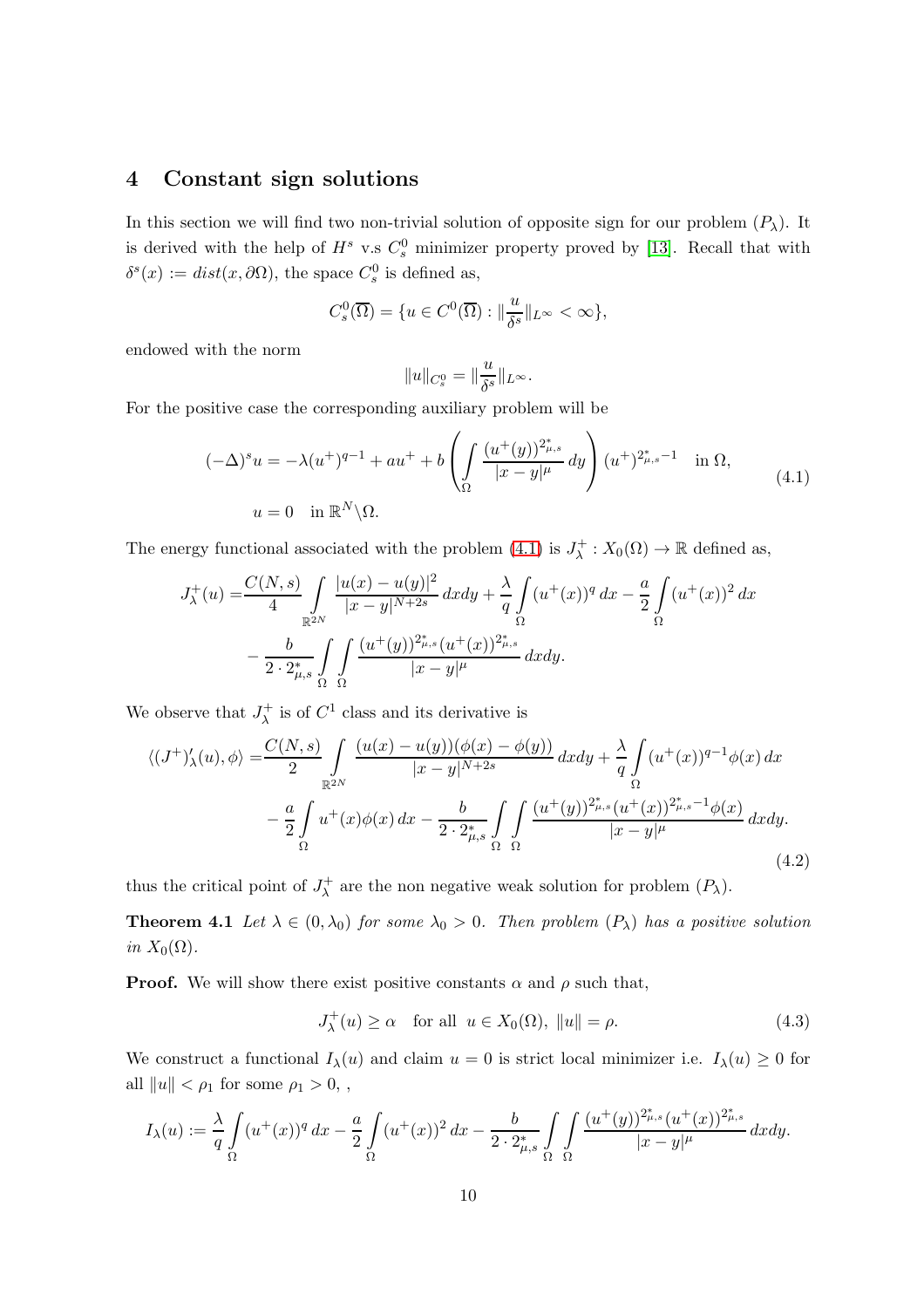By [13] it suffices to prove that 0 is the local minimizer for  $I_\lambda$  on  $X_0 \cap C_s^0(\overline{\Omega})$  i.e.  $I_\lambda(u) \geq 0$ for all  $||u||_{C^0_s} < \rho_2$  for some  $\rho_2 > 0$ . For any  $u \in X_0 \cap C^0_s(\overline{\Omega})$  we imply that

<span id="page-10-0"></span>
$$
\int_{\Omega} (u^+(x))^2 dx = \int_{\Omega} \left(\frac{u^+(x)}{\delta^s(x)}\right)^{2-q} (\delta^s(x))^{2-q} (u^+(x))^q dx
$$
\n
$$
\leq C_1 \|u\|_{C_s^0}^{2-q} \int_{\Omega} (u^+(x))^q dx.
$$
\n(4.4)

Since we are proving the claim for all  $||u|| < \rho_1$  for some  $\rho_1 > 0$ , thus it will also work for sufficiently small ball i.e. for  $||u||$  very small. By Sobolev-embedding we have  $||u||_{L^{2^*_s}} \leq c||u||$ for some constant  $c > 0$ . Hence, we conclude by Hardy-Littlewood-Sobolev inequality,

<span id="page-10-1"></span>
$$
\iint_{\Omega} \frac{(u^+(y))^{2^*_{\mu,s}}(u^+(x))^{2^*_{\mu,s}}}{|x-y|^{\mu}} dxdy \le c \|u^+\|_{L^{2^*_s}}^{2 \cdot 2^*_{\mu,s}} \le c \|u^+\|_{L^{2^*_s}}^{2^*_{\sigma}} \n\le c \int_{\Omega} \left(\frac{u^+(x)}{\delta^s(x)}\right)^{2^*_s - q} (\delta^s(x))^{2^*_s - q} (u^+(x))^q dx \qquad (4.5)\n\le C_2 \|u\|_{C^0_s}^{2^*_s - q} \int_{\Omega} (u^+(x))^q dx,
$$

where  $C_1$  and  $C_2$  are positive constants. From  $(4.4)$  and  $(4.5)$  we get,

$$
I_{\lambda}(u) \ge \left[\frac{\lambda}{q} - \frac{aC_1}{2} ||u||_{C_s^0}^{2-q} - \frac{bC_2}{2 \cdot 2_{\mu,s}^*} ||u||_{C_s^0}^{2_s^*-q} \right] \int_{\Omega} (u^+(x))^q dx \ge 0,
$$

whenever

$$
\frac{\lambda}{q} \geq \frac{aC_1}{2} \|u\|_{C_s^0}^{2-q} + \frac{bC_2}{2 \cdot 2^*_{\mu,s}} \|u\|_{C_s^0}^{2^*_s-q}.
$$

Since

$$
J^+_{\lambda}(u) = \frac{C(N,s)}{4} ||u||^2 + I_{\lambda}(u) > 0,
$$

we have proved the claim [4.3.](#page-9-1) Next we infer that there exist  $\lambda_0, t_0 > 0$  such that  $J^+_\lambda$  $\lambda^+(t\phi_{1,s})\leq 0$ for all  $t \ge t_0$  and  $\lambda \in (0, \lambda_0)$ .

$$
J_{\lambda}^{+}(t\phi_{1,s}) = \frac{t^{2}}{2}\lambda_{1,s} \int_{\Omega} \phi_{1,s}^{2} dx + \frac{\lambda}{q} t^{q} \int_{\Omega} \phi_{1,s}^{q} dx - \frac{a}{2} t^{2} \int_{\Omega} \phi_{1,s}^{2} dx - \frac{b}{2 \cdot 2_{\mu,s}^{*}} t^{2 \cdot 2_{\mu,s}^{*}} ||\phi_{1,s}||_{0}^{2 \cdot 2_{\mu,s}^{*}}
$$
  
= 
$$
\frac{t^{2}}{2} [\lambda_{1,s} - a] + \frac{\lambda}{q} t^{q} \int_{\Omega} \phi_{1,s}^{q} dx - \frac{b}{2 \cdot 2_{\mu,s}^{*}} t^{2 \cdot 2_{\mu,s}^{*}} ||\phi_{1,s}||_{0}^{2 \cdot 2_{\mu,s}^{*}}.
$$

As  $q < 2 < 2 \cdot 2^*_{\mu,s}$  and  $a > \lambda_{1,s}$  thus we prove the claim for  $\lambda > 0$  small enough. From Lemma [3.1,](#page-6-1) the functional  $J_{\lambda}^{+}$  has Palais-Smale condition at any level

$$
c<\left(\frac{2_{\mu,s}^*-1}{2\cdot2_{\mu,s}^*}\right)\left[\frac{C(N,s)S_s^H}{2}\right]^{\frac{2_{\mu,s}^*}{2_{\mu,s}-1}}b^{\frac{-1}{2_{\mu,s}^*-1}}.
$$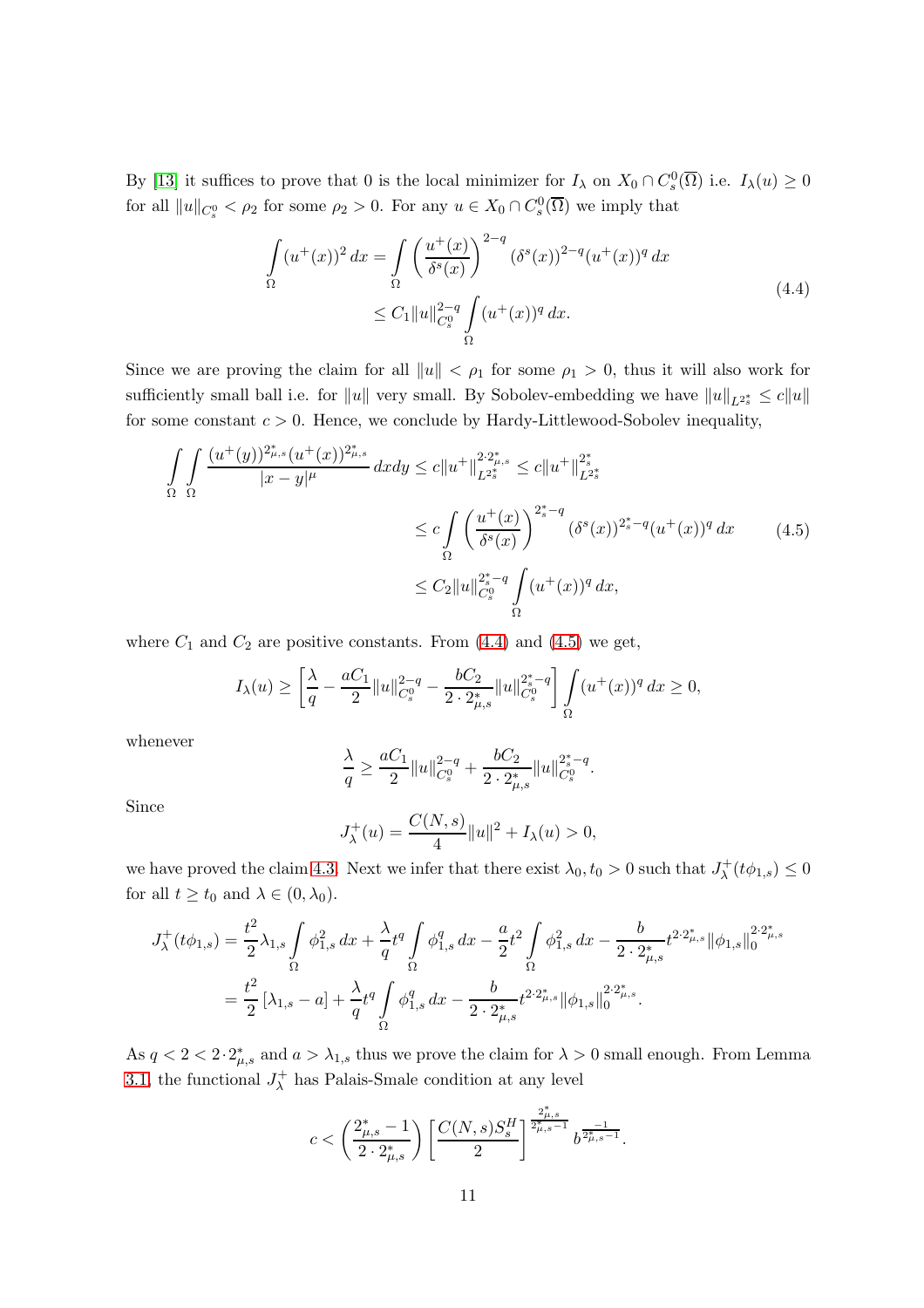Set the minimax value

$$
c_{\lambda} := \inf_{h \in \Gamma} \max_{t \in [0,1]} J_{\lambda}^{+}(h(t)),
$$

where

$$
\Gamma = \{ h \in C([0,1], X_0(\Omega)) : h(0) = 0 \text{ and } h(1) = t_0 \phi_{1,s} \}.
$$

Hence,

$$
c_{\lambda} \leq \max_{t \in [0, t_0]} J_{\lambda}^+(t\phi_{1,s}) \leq \frac{\lambda t_0}{q} \int_{\Omega} \phi_{1,s}^q dx.
$$

Choose  $\lambda \in (0, \lambda_0)$ , say  $\lambda_1$  such that further,

$$
c_\lambda < \left(\frac{2\overset{*}{\mu}_{\mu,s}-1}{2\cdot 2^*_{\mu,s}}\right)\left[\frac{C(N,s)S^{H}_s}{2}\right]^{\frac{2^*_{\mu,s}}{2^*_{\mu,s}-1}} b^{\frac{-1}{2^*_{\mu,s}-1}}.
$$

Thus, for  $\lambda \in (0, \lambda_1)$ , the functional  $J^+_{\lambda}$  verifies Palais-Smale condition. Moreover, summing up all the observation we see Mountain-pass Lemma holds true and it follows that  $c_{\lambda}$  is the critical value of  $J^+_\lambda$ . Hence, there exists a non-trivial solution say  $u_1 \in X_0(\Omega)$  such that  $J_{\lambda}^+$  $\chi^+(u_1) = c_\lambda \geq \alpha > 0$ . Also it can be shown that it is a positive solution by taking  $\phi = u^-$  in [\(4.2\)](#page-9-2). Hence,  $u_1$  is a non-trivial positive solution of problem  $(P_\lambda)$ .

In order to obtain the negative solution we consider the following auxiliary problem,

<span id="page-11-0"></span>
$$
(-\Delta)^{s} u = \lambda (u^{-})^{q-1} - au^{-} \quad \text{in } \Omega,
$$
  
\n
$$
u = 0 \quad \text{in } \mathbb{R}^{N} \backslash \Omega.
$$
\n(4.6)

The energy functional associated with the problem  $(4.6)$  is  $J_{\lambda}^- : X_0(\Omega) \to \mathbb{R}$  defined as,

$$
J_{\lambda}^{-}(u) = \frac{C(N,s)}{4} \int_{\mathbb{R}^{2N}} \frac{|u(x) - u(y)|^2}{|x - y|^{N+2s}} dx dy + \frac{\lambda}{q} \int_{\Omega} (u^{-}(x))^q dx - \frac{a}{2} \int_{\Omega} (u^{-}(x))^2 dx
$$

We observe that  $J_{\lambda}^-$  is of  $C^1$  class and its derivative is

<span id="page-11-2"></span>
$$
\langle (J^-)_{\lambda}'(u), \phi \rangle = \frac{C(N, s)}{2} \int_{\mathbb{R}^{2N}} \frac{(u(x) - u(y))(\phi(x) - \phi(y))}{|x - y|^{N+2s}} dx dy - \lambda \int_{\Omega} (u^-(x))^{q-1} \phi(x) dx
$$
  
+ 
$$
a \int_{\Omega} u^-(x) \phi(x) dx
$$
 (4.7)

thus the critical point of  $J_{\lambda}^ \overline{\lambda}$  are the non positive weak solution for problem  $(P_{\lambda})$ .

**Theorem 4.2** Let  $\lambda > 0$ . Then problem  $(P_{\lambda})$  has a negative solution in  $X_0(\Omega)$ .

**Proof.** We have to show that there exist positive constants  $\alpha$  and  $\rho$  such that,

<span id="page-11-3"></span><span id="page-11-1"></span>
$$
J_{\lambda}^{-}(u) \ge \alpha \quad \text{for all} \ \ u \in X_{0}(\Omega), \ \|u\| = \rho. \tag{4.8}
$$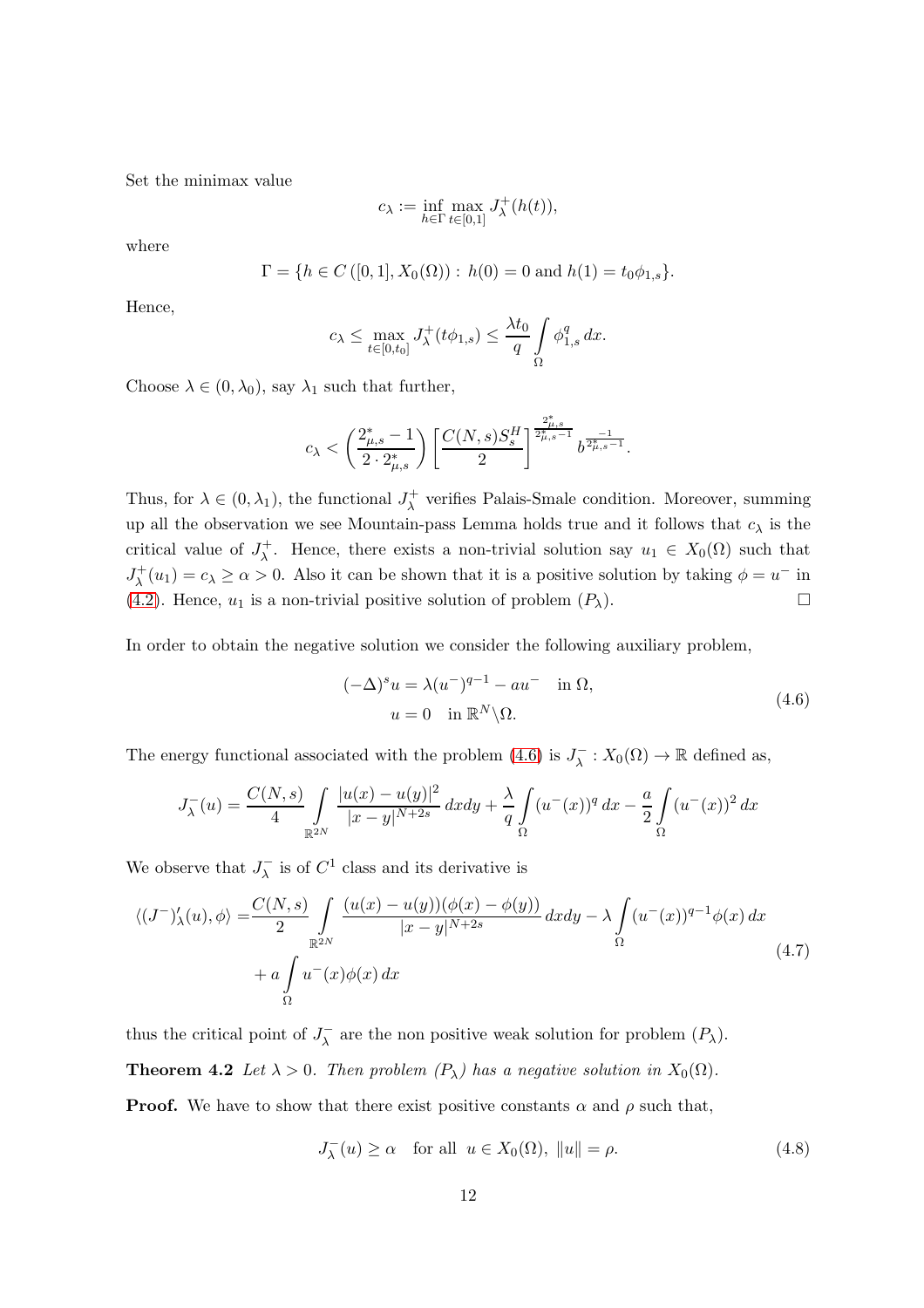We construct a functional  $I'_{\lambda}(u)$  and claim  $u = 0$  is strict local minimizer,

$$
I'_{\lambda}(u) := \frac{\lambda}{q} \int_{\Omega} (u^-(x))^q dx - \frac{a}{2} \int_{\Omega} (u^-(x))^2 dx.
$$

By [13] it suffices to prove for  $X_0 \cap C_s^0(\overline{\Omega})$ . Now we proceed as in [\[16\]](#page-24-11) to prove the above claim [\(4.8\)](#page-11-1) and also proceeding in similar manner we infer that there exists  $t'_0 > 0$  such that  $J_{\lambda}^ \lambda_{\lambda}^{-}(-t\phi_{1,s}) \leq 0$  for all  $t \geq t'_{0}$ . Hence, we have got Mountain-pass geometry and moreover, Palais-Smale condition will also hold true by [\[16\]](#page-24-11). Thus, setting the minimax value

$$
c'_{\lambda} := \inf_{h \in \Gamma} \max_{t \in [0,1]} J_{\lambda}^-(h(t)),
$$

where

$$
\Gamma' = \{ h \in C([0,1], X_0(\Omega)) : h(0) = 0 \text{ and } h(1) = -t_0 \phi_{1,s} \}.
$$

We get,

$$
c'_{\lambda} \le \max_{t \in [0, t_0]} J_{\lambda}^-(-t\phi_{1, s}) \le \frac{\lambda t'_0}{q} \int_{\Omega} \phi_{1, s}^q dx.
$$

Hence, there exists a non-trivial solution say  $u_2 \in X_0(\Omega)$  such that  $J_\lambda^-(u_2) = c_\lambda' \ge \alpha > 0$ . Also it can be shown that it is a non-positive solution by taking  $\phi = u^+$  in [\(4.7\)](#page-11-2). Hence,  $u_2$ is a non-trivial non-positive solution of problem  $(P_{\lambda})$ .

# 5 Linking geometry

In this section we will obtain the assumptions of Linking theorem for the functional  $J_{\lambda}$ , in order to get a Palais-Smale sequence at min-max critical level  $c_s$ . We consider the following orthogonal decomposition of the space  $X_0$ ,

$$
X_0 = V_k \oplus W_k
$$

where

$$
V_k = \text{span}\{\phi_{1,s}, \phi_{2,s}, \dots, \phi_{k,s}\}
$$

and

$$
W_k = \{ u \in X_0(\Omega) : \langle u, \phi_{j,s} \rangle = 0, j = 1, 2, \dots, k \}.
$$

<span id="page-12-0"></span>P<sub>-</sub> is the orthogonal projection of  $X_0$  onto  $V_k$  and  $P_+$  is the orthogonal projection of  $X_0$  onto  $W_k$ .

**Proposition 5.1** There exist constants  $\alpha, \rho > 0$  independent of  $\lambda > 0$  such that  $J_{\lambda}(u) \geq \alpha$ for all  $u \in W_k$  with  $||u|| = \rho$ .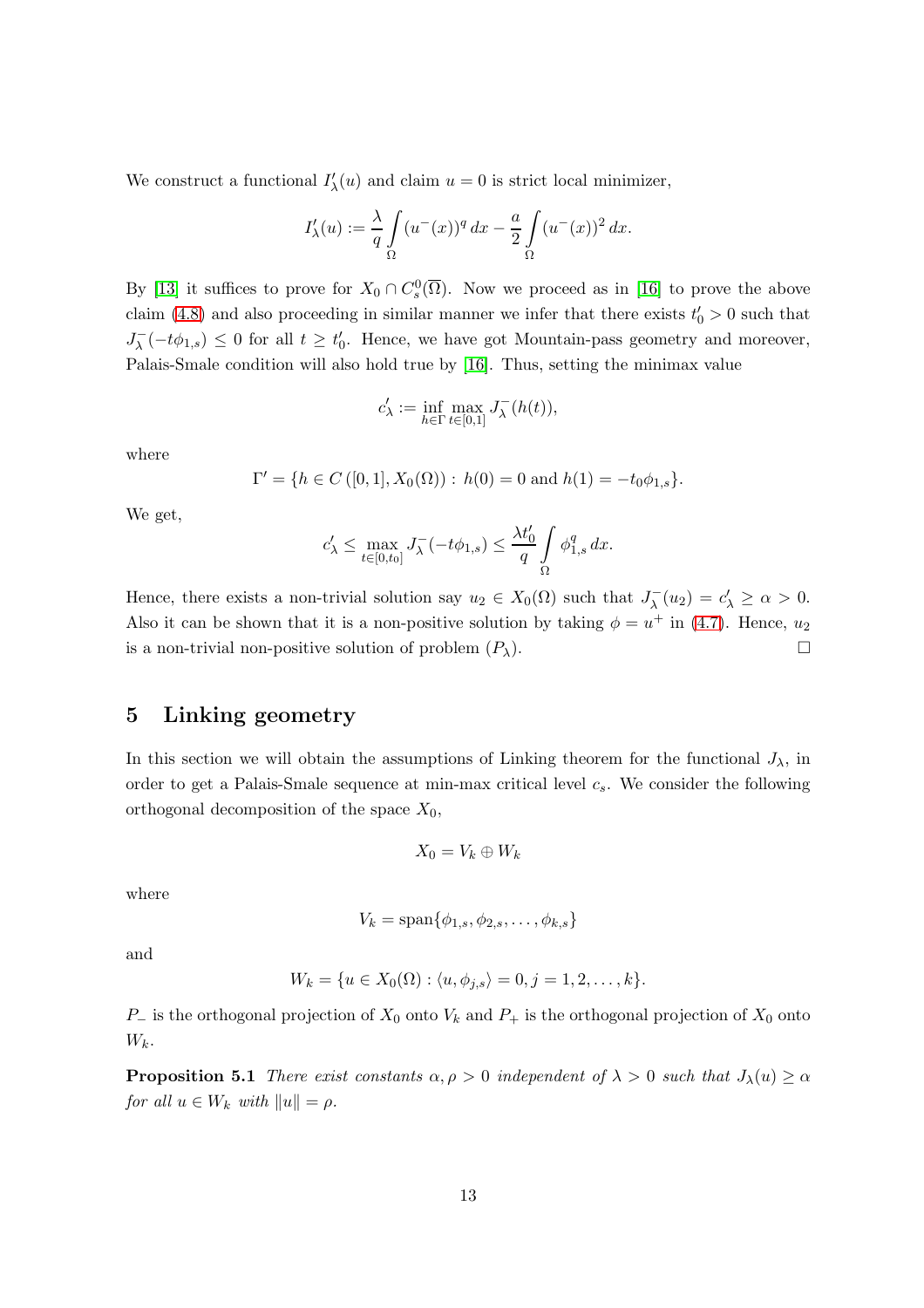**Proof.** By the minimizer property of the eigenvalue  $\lambda_{k+1,s}$  on the infinite dimensional space  $W_k$ , we note that  $||u||^2 \geq \lambda_{k+1,s} ||u||^2_{L^2}$ , for  $u \in W_k$ . Also using Hardy-Littlewood-Sobolev inequality along with embedding theorem we get,

$$
J_{\lambda}(u) = \frac{1}{2} \left[ \frac{C(N,s)}{2} ||u||^2 - a||u||_{L^2}^2 \right] + \frac{\lambda}{q} ||u||_{L^q}^q - \frac{b}{2 \cdot 2_{\mu,s}^*} ||u^+||_0^{2 \cdot 2_{\mu,s}^*}
$$
  

$$
\geq \frac{C(N,s)}{4} \left[ 1 - \frac{a}{\lambda_{k+1,s}} \right] ||u||^2 - \frac{cb}{2 \cdot 2_{\mu,s}^*} ||u||^{2 \cdot 2_{\mu,s}^*},
$$

for some positive constant c. Thus, by taking  $||u|| = \rho$  small enough, we get our desired result.  $\Box$ 

Without loss of generality, we assume  $0 \in \Omega$  and fix  $\delta > 0$  such that  $B_{4\delta} \subset \Omega$ . Let  $\eta \in C^{\infty}(\mathbb{R}^N)$ be a cut off function such that

$$
\eta = \begin{cases} 1 & B_{\delta}, \\ 0 & \mathbb{R}^N \backslash B_{2\delta}, \end{cases}
$$

and for each  $\epsilon > 0$ , let  $u_{\epsilon}$  be defined as

<span id="page-13-0"></span>
$$
u_{\epsilon}(x) = \eta(x)U_{\epsilon}(x) \quad \text{for } x \in \mathbb{R}^{N}.
$$
\n
$$
(5.1)
$$

where  $U_{\epsilon}$  is as defined in [\(2.5\)](#page-5-2). Now we will construct a non-zero vector  $e_{\epsilon} \in W_k$  for the Linking theorem,

<span id="page-13-1"></span>
$$
e_{\epsilon} := P_{+}u_{\epsilon} = u_{\epsilon} - P_{-}u_{\epsilon} \in W_{k}
$$
\n
$$
(5.2)
$$

which is a continuous function. For the non-triviality of  $e_{\epsilon}$ , we show that for every  $K > 0$ there exists  $\epsilon(K) > 0$  such that

$$
0 \in \{x \in \Omega : e_{\epsilon}(x) > K\}
$$

whenever  $0 < \epsilon \leq \epsilon(K)$ . By [\[5,](#page-23-4) p.286] we claim

<span id="page-13-2"></span>
$$
||P_{-}u_{\epsilon}||_{L_{\infty}} \leq C\epsilon^{\frac{N-2s}{2}}\tag{5.3}
$$

for all  $\epsilon > 0$  sufficiently small and with constant  $C > 0$ . Using [\(5.1\)](#page-13-0), [\(5.2\)](#page-13-1) and [\(5.3\)](#page-13-2) we get

<span id="page-13-3"></span>
$$
e_{\epsilon}(0) \ge \frac{1}{\|\tilde{u}\|_{L^{2_s^*}}} \epsilon^{-\frac{N-2s}{2}} - C\epsilon^{\frac{N-2s}{2}} \to \infty \tag{5.4}
$$

as  $\epsilon \to 0$ . Thus, there exists  $\epsilon_0 > 0$  such that

 $e_{\epsilon} \neq 0$  for all  $0 < \epsilon \leq \epsilon_0$ .

For  $\epsilon \in (0, \epsilon_0]$  and  $R_1, R_2 > 0$ , we introduce the set

$$
Q_{\epsilon,R_1,R_2} := \{ u \in X_0(\Omega) : u = u_1 + re_{\epsilon}, u_1 \in V_k \cap \overline{B_{R_1}}(0), 0 \le r \le R_2 \}.
$$
 (5.5)

<span id="page-13-4"></span> $\partial Q_{\epsilon,R_1,R_2}$  denotes the relative boundary of  $Q_{\epsilon,R_1,R_2}$  in the underlying finite dimensional space  $V_k \oplus \mathbb{R}e_{\epsilon}$ .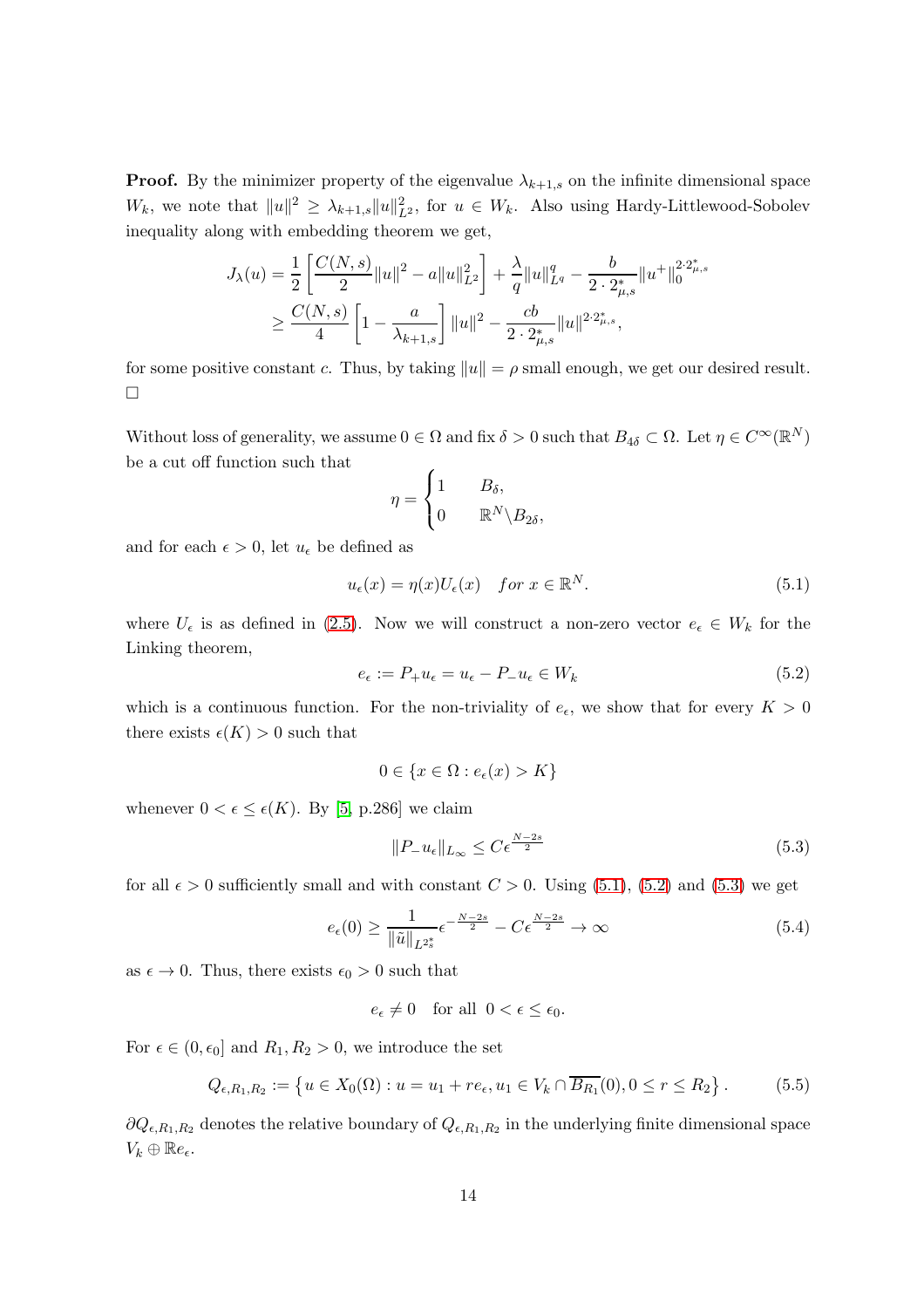**Proposition 5.2** There exist  $R_1 > 0$  and  $R_2 > 0$  sufficiently large such that

$$
J_{\lambda}(u) \leq \frac{\lambda}{q} \int_{\Omega} |u|^q dx, \text{ for all } u \in \partial Q_{\epsilon, R_1, R_2}
$$

for  $\epsilon > 0$  sufficiently small and  $\lambda > 0$ .

**Proof.** We divide the boundary  $\partial Q_{\epsilon,R_1,R_2}$  into three parts:  $\partial Q_{\epsilon,R_1,R_2} = \Gamma_1 \cup \Gamma_2 \cup \Gamma_3$ , where

<span id="page-14-0"></span>
$$
\Gamma_1 = V_k \cap B_{R_1},
$$
  
\n
$$
\Gamma_2 = \{ u \in X_0(\Omega) : u = u_1 + re_{\epsilon}, u_1 \in V_k, ||u_1|| = R_1, 0 \le r \le R_2 \},
$$
  
\n
$$
\Gamma_3 = \{ u \in X_0(\Omega) : u = u_1 + R_2 e_{\epsilon}, u_1 \in V_k, ||u_1|| \le R_1 \}.
$$
\n(5.6)

Let  $u \in \Gamma_1$ , from [\(5.6\)](#page-14-0) we know  $u \in V_k$  and also as  $a > \lambda_{k,s}$  we get

$$
J_{\lambda}(u) = \frac{1}{2} \left[ \frac{C(N,s)}{2} ||u||^{2} - a||u||_{L^{2}}^{2} \right] + \frac{\lambda}{q} ||u||_{L^{q}}^{q} - \frac{b}{2 \cdot 2_{\mu,s}^{*}} ||u^{+}||_{0}^{2 \cdot 2_{\mu,s}^{*}}
$$
  

$$
\leq \frac{C(N,s)}{4} \left[ 1 - \frac{a}{\lambda_{k,s}} \right] ||u||^{2} + \frac{\lambda}{q} \int_{\Omega} |u|^{q} dx
$$
  

$$
\leq \frac{\lambda}{q} \int_{\Omega} |u|^{q} dx.
$$

Further let  $u \in \Gamma_2$ . By [\(5.2\)](#page-13-1) and [\[24,](#page-25-0) Proposition 21] we infer that for some constant  $C > 0$ 

<span id="page-14-2"></span>
$$
||e_{\epsilon}||^{2} \le ||u_{\epsilon}||^{2} \le S_{s}^{\frac{N}{2s}} + C\epsilon^{N-2s}.
$$
\n(5.7)

Hence, take  $\delta := \sup$  $\sup_{0 \le \epsilon \le \epsilon_0} ||e_{\epsilon}||$ . In order to have  $R_2 > \rho$ , we must have  $R_2 ||e_{\epsilon}||_{X_0} > \rho$  for  $\rho > 0$  as defined in Proposition [5.1,](#page-12-0) whenever  $0 < \epsilon < \epsilon_0$ . We observe that  $\frac{\rho}{\delta} < R_2$ . Set  $r_0 = \max\left\{\frac{\rho}{s}\right\}$  $\frac{\rho}{\delta}$ , 1}. Thus, we get two cases, Case I:  $0 \le r \le r_0$ 

$$
J_{\lambda}(u) \leq \frac{1}{2} \left[ 1 - \frac{a}{\lambda_{k,s}} \right] R_1^2 + \frac{r^2}{2} ||e_{\epsilon}||^2 + \frac{\lambda}{q} \int_{\Omega} |u|^q dx
$$
  

$$
\leq \frac{1}{2} \left[ 1 - \frac{a}{\lambda_{k,s}} \right] R_1^2 + \frac{r_0^2}{2} \delta^2 + \frac{\lambda}{q} \int_{\Omega} |u|^q dx.
$$

Taking  $R_1 > 0$  large enough we get,

$$
J_{\lambda}(u) \leq \frac{\lambda}{q} \int\limits_{\Omega} |u|^q \, dx.
$$

Case II:  $r > r_0$ 

Without loss of generality we suppose  $R_1 \geq 1$ . Choose  $\gamma > 0$  such that

<span id="page-14-1"></span>
$$
\gamma < \frac{N - 2s}{2(2_s^* - 1)(2 \cdot 2_{\mu, s}^* - 1)}\tag{5.8}
$$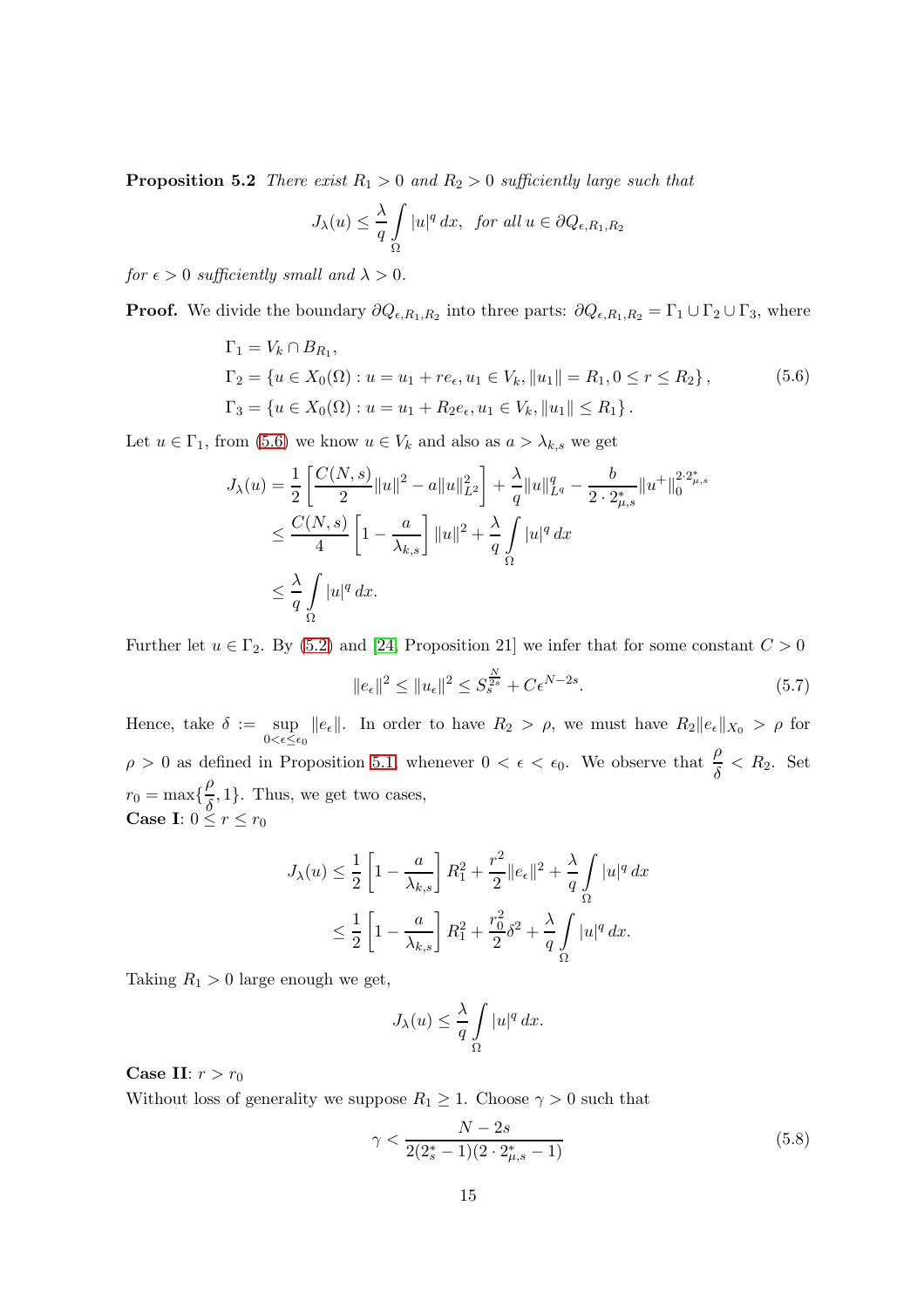and since the space  $V_k$  is finite dimensional, thus for some positive constant  $c_0$  and  $c_1$ , we denote

$$
K(R_1) := \frac{1}{r_0} \sup \{ ||u_1||_{L_{\infty}} : u_1 \in V_k, ||u_1|| = R_1 \} \in [c_0 R_1, c_1 R_1].
$$

We define

<span id="page-15-0"></span>
$$
\Omega_{\epsilon} := \left\{ x \in \Omega : e_{\epsilon}(x) > \frac{c_1}{\epsilon^{\gamma}} \right\}.
$$
\n(5.9)

From [\(5.8\)](#page-14-1) and [\(5.4\)](#page-13-3) we infer that  $0 \in \Omega_{\epsilon}$  provided  $\epsilon \in (0, \epsilon_0]$ , for some  $\epsilon_0 > 0$ . Let us suppose that  $0 < \epsilon^{\gamma} \leq \frac{1}{R_1}$ . Then from [\(5.9\)](#page-15-0) we have

$$
\Omega_{\epsilon,R_1} := \{ x \in \Omega : e_{\epsilon}(x) > K(R_1) \} \supset \Omega_{\epsilon}.
$$

Observe that

<span id="page-15-1"></span>
$$
\frac{u_1(x)}{r} + e_\epsilon(x) > 0 \quad \text{for all} \ \ x \in \Omega_{\epsilon, R_1}.\tag{5.10}
$$

By [\(5.7\)](#page-14-2) and [\(5.10\)](#page-15-1), for some constant  $C_1 > 0$  we deduce that

$$
J_{\lambda}(u) \leq \frac{1}{2} \left[ 1 - \frac{a}{\lambda_{k,s}} \right] R_1^2 + \frac{r^2}{2} (S_s^{\frac{N}{2s}} + C_1) + \frac{\lambda}{q} \int_{\Omega} |u|^q dx - \frac{b}{2 \cdot 2_{\mu,s}^*} r^{2 \cdot 2_{\mu,s}^*} \|\frac{u_1}{r} + e_{\epsilon} \|\frac{v_2 v_{\mu,s}}{v_0 \Omega_{\epsilon,R_1}}.
$$

Using the algebraic inequality where  $a + b > 0$ ,  $b > 0$ ,  $p \ge 1$ 

$$
(a+b)^p \ge |a|^p + |b|^p - p|a|^{p-1}|b| - p|a||b|^{p-1},
$$

on the critical choquard term we get,

$$
\iint_{\Omega_{\epsilon}\times\Omega_{\epsilon}}\frac{\left(\frac{u_{1}}{r}+e_{\epsilon}\right)^{2_{\mu,s}^{\ast}}(y)\left(\frac{u_{1}}{r}+e_{\epsilon}\right)^{2_{\mu,s}^{\ast}}(x)}{|x-y|^{\mu}}dxdy \geq -c \iint_{\Omega_{\epsilon}\times\Omega_{\epsilon}}\frac{\left|\frac{u_{1}}{r}\right|^{2_{\mu,s}^{\ast}}(x)\left|\frac{u_{1}}{r}\right|^{2_{\mu,s}^{\ast}-1}(y)e_{\epsilon}(y)}{|x-y|^{\mu}}dxdy
$$
\n
$$
-c \iint_{\Omega_{\epsilon}\times\Omega_{\epsilon}}\frac{\left|\frac{u_{1}}{r}\right|^{2_{\mu,s}^{\ast}}(x)\left|\frac{u_{1}}{r}\right|(y)e_{\epsilon}^{2_{\mu,s}^{\ast}-1}(y)}{|x-y|^{\mu}}dxdy -c \iint_{\Omega_{\epsilon}\times\Omega_{\epsilon}}\frac{|e_{\epsilon}|^{2_{\mu,s}^{\ast}}(x)\left|\frac{u_{1}}{r}\right|^{2_{\mu,s}^{\ast}-1}(y)e_{\epsilon}(y)}{|x-y|^{\mu}}dxdy
$$
\n
$$
-c \iint_{\Omega_{\epsilon}\times\Omega_{\epsilon}}\frac{e_{\epsilon}^{2_{\mu,s}^{\ast}}(x)\left|\frac{u_{1}}{r}\right|(y)e_{\epsilon}^{2_{\mu,s}^{\ast}-1}(y)}{|x-y|^{\mu}}dxdy + \iint_{\Omega_{\epsilon}\times\Omega_{\epsilon}}\frac{(e_{\epsilon})^{2_{\mu,s}^{\ast}}(y)(e_{\epsilon})^{2_{\mu,s}^{\ast}}(x)}{|x-y|^{\mu}}dxdy.
$$

Using the fact that  $\frac{u_1}{x} \in V_k$  that is  $\left\| \frac{u_1}{r} \right\|$  $\frac{u_1}{r}$  $\|_{L^{2^*_s}} \leq \frac{c}{r}$  $\frac{1}{r} \|u_1\|_{L^{\infty}} \leq cR_1$ , applying Hardy-Littlewood-Sobolev inequality, Hölder inequality and taking the estimates  $||e_{\epsilon}||_{L^{2_{s}^{*}-1}}$  and  $||e_{\epsilon}||_{L^{2_{s}^{*}}}$  from [\[25\]](#page-25-1) we get

$$
\iint_{\Omega_{\epsilon} \times \Omega_{\epsilon}} \frac{\left| \frac{u_{1}}{r} \right|^{2_{\mu,s}^{*}} (x) \left| \frac{u_{1}}{r} \right|^{2_{\mu,s}^{*}-1} (y) e_{\epsilon}(y)}{|x - y|^{\mu}} dxdy \le c R_{1}^{2 \cdot 2_{\mu,s}^{*}-1} \|e_{\epsilon}\|_{L^{2_{s}^{*}} - 1}
$$
  

$$
\le \epsilon^{-\gamma (2 \cdot 2_{\mu,s}^{*} - 1)} O\left(\epsilon^{\frac{N - 2s}{2(2_{s}^{*} - 1)}}\right).
$$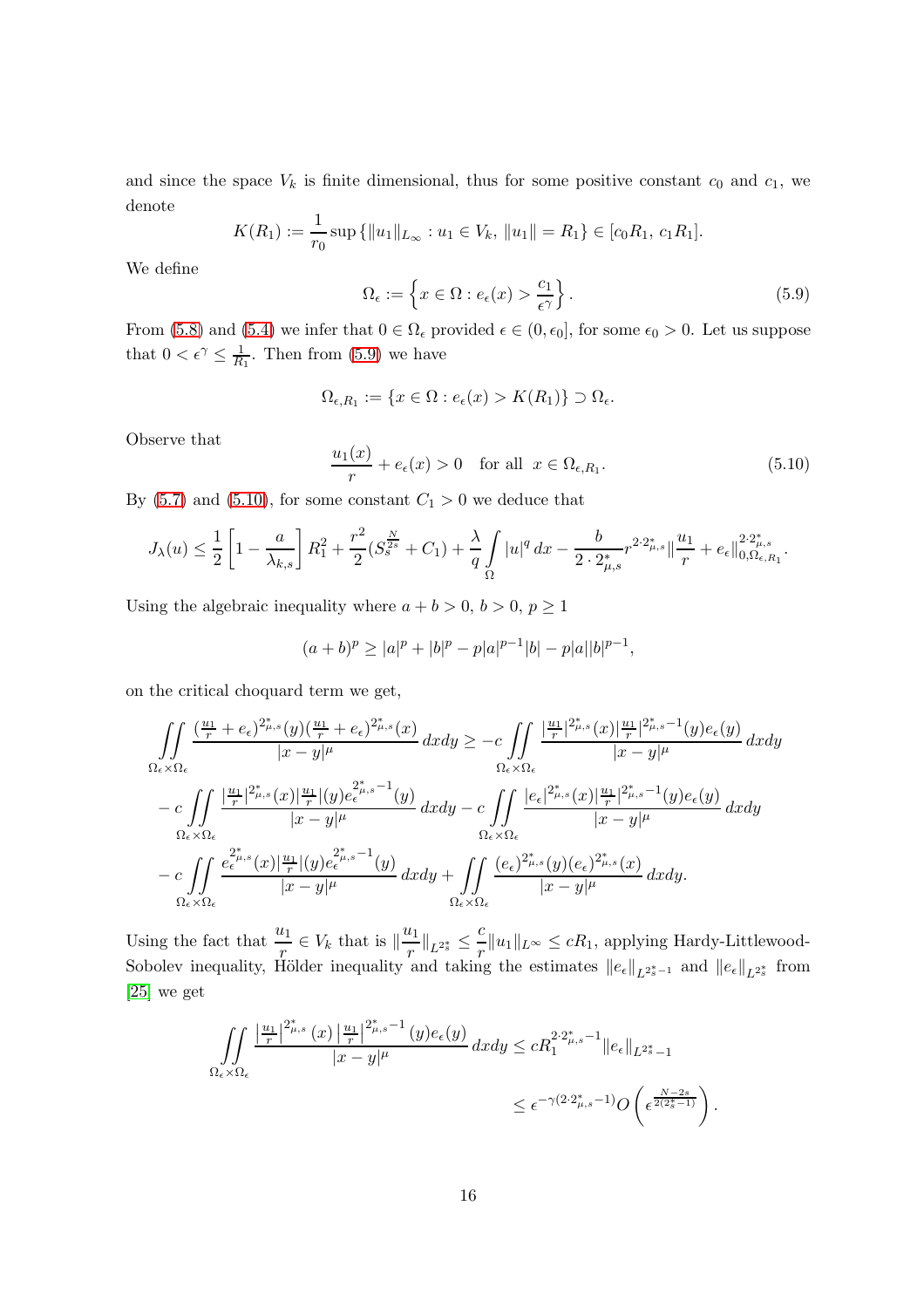$$
\iint_{\Omega_{\epsilon}\times\Omega_{\epsilon}} \frac{|\frac{u_{1}}{r}|^{2_{\mu,s}^{*}}(x)|\frac{u_{1}}{r}|(y)e_{\epsilon}^{2_{\mu,s}^{*}-1}(y)}{|x-y|^{\mu}} dxdy \leq c R_{1}^{2_{\mu,s}^{*}+1} \|e_{\epsilon}\|_{L^{2_{\sigma}^{*}}-1}^{(2_{\mu,s}^{*}-1)} \leq \epsilon^{-\gamma(2_{\mu,s}^{*}+1)} O\left(\epsilon^{\frac{(N-2s)(2_{\mu,s}^{*}-1)}{2(2_{\sigma}^{*}-1)}}\right).
$$
\n
$$
\iint_{\Omega_{\epsilon}\times\Omega_{\epsilon}} \frac{|e_{\epsilon}|^{2_{\mu,s}^{*}}(x)|\frac{u_{1}}{r}|^{2_{\mu,s}^{*}-1}(y)e_{\epsilon}(y)}{|x-y|^{\mu}} dxdy \leq c R_{1}^{2_{\mu,s}^{*}-1} \|e_{\epsilon}\|_{L^{2_{\sigma}^{*}}-1}^{2_{\mu,s}} \|e_{\epsilon}\|_{L^{2_{\sigma}^{*}}-1}^{2_{\mu,s}-1} \leq \left[s_{s}^{\frac{2N-\mu}{4s}} + O(\epsilon^{N})\right] \epsilon^{-\gamma(2_{\mu,s}^{*}-1)} O\left(\epsilon^{\frac{N-2s}{2(2_{\sigma}^{*}-1)}}\right).
$$
\n
$$
\iint_{\Omega_{\epsilon}\times\Omega_{\epsilon}} \frac{e_{\epsilon}^{2_{\mu,s}^{*}}(x)|\frac{u_{1}}{r}|(y)e_{\epsilon}^{2_{\mu,s}-1}(y)}{|x-y|^{\mu}} dxdy \leq c R_{1} \|e_{\epsilon}\|_{L^{2_{\mu}^{*}}}^{2_{\mu,s}^{*}} \|e_{\epsilon}\|_{L^{2_{\sigma}^{*}}-1}^{(2_{\mu,s}-1)} \leq \left[s_{s}^{\frac{2N-\mu}{4s}} + O(\epsilon^{N})\right] \epsilon^{-\gamma} O\left(\epsilon^{\frac{(N-2s)(2_{\mu,s}^{*}-1)}{2(2_{\sigma}^{*}-1)}}\right).
$$

By  $(5.8)$  we have

$$
\frac{(N-2s)(2_{\mu,s}^*-1)}{2(2_s^*-1)}-\gamma>\frac{N-2s}{2(2_s^*-1)}-\gamma(2_{\mu,s}^*-1)>\frac{N-2s}{2(2_s^*-1)}-\gamma(2\cdot2_{\mu,s}^*-1)>0,\\ \frac{(N-2s)(2_{\mu,s}^*-1)}{2(2_s^*-1)}-\gamma(2_{\mu,s}^*+1)>\frac{N-2s}{2(2_s^*-1)}-\gamma(2\cdot2_{\mu,s}^*-1)>0.
$$

As  $\epsilon > 0$  is sufficiently small and  $2^*_{\mu,s} > 2$ ,

$$
-\frac{b}{2 \cdot 2_{\mu,s}^*} r^{2 \cdot 2_{\mu,s}^*} \|\frac{u_1}{r} + e_{\epsilon}\|_{0,\Omega_{\epsilon}}^{2 \cdot 2_{\mu,s}^*} \leq -\frac{b}{2 \cdot 2_{\mu,s}^*} r^{2 \cdot 2_{\mu,s}^*} \left[\|e_{\epsilon}\|_{0,\Omega_{\epsilon}}^{2 \cdot 2_{\mu,s}^*} - \epsilon^{-\gamma(2 \cdot 2_{\mu,s}^* - 1)} O\left(\epsilon^{\frac{N-2s}{2(2_s^* - 1)}}\right)\right] \n\leq -\frac{b}{2 \cdot 2_{\mu,s}^*} r^{2 \cdot 2_{\mu,s}^*} \left[C(N, \mu, s)(S_s)^{\frac{2N-\mu}{2s}} + O(\epsilon^{\frac{N-2s}{2}})\right] \n+ \frac{b}{2 \cdot 2_{\mu,s}^*} r^{2 \cdot 2_{\mu,s}^*} \left[\epsilon^{-\gamma(2 \cdot 2_{\mu,s}^* - 1)} O\left(\epsilon^{\frac{N-2s}{2(2_s^* - 1)}}\right)\right].
$$

Here we have used estimate of  $||u_{\epsilon}||_{0}^{2}$  from [\[14\]](#page-24-12) and also the following estimate

$$
\left| \|u_{\epsilon}\|_{0}^{2 \cdot 2_{\mu,s}^*} - \|e_{\epsilon}\|_{0}^{2 \cdot 2_{\mu,s}^*} \right| \leq C(N,\mu,s) S_s^{\frac{2N-\mu}{2s}} + O(\epsilon^{\frac{N-2s}{2}}),
$$

for some positive constant  $C(N,\mu,s)>0.$  Hence, compiling all these we get

$$
J_{\lambda}(u) \leq \frac{1}{2} \left[ 1 - \frac{a}{\lambda_{k,s}} \right] R_{1}^{2} + \frac{r^{2}}{2} (S_{s}^{\frac{N}{2s}} + C_{1}) - \frac{b}{2 \cdot 2_{\mu,s}^{*}} r^{2 \cdot 2_{\mu,s}^{*}} \left[ C(N,\mu,s)^{\frac{N}{2s}} (S_{s})^{\frac{2N-\mu}{2s}} + O(\epsilon^{\frac{N-2s}{2}}) \right] + \frac{b}{2 \cdot 2_{\mu,s}^{*}} r^{2 \cdot 2_{\mu,s}^{*}} \left[ \epsilon^{-\gamma(2 \cdot 2_{\mu,s}^{*}-1)} O\left(\epsilon^{\frac{N-2s}{2(2_{s}^{*}-1)}}\right) \right] + \frac{\lambda}{q} \int_{\Omega} |u|^{q} dx.
$$

Consequently, since  $2 \cdot 2^*_{\mu,s} > 2$ , there exists a positive constant  $C_2 > 0$  such that

$$
J_{\lambda}(u) \leq \frac{1}{2} \left[ 1 - \frac{a}{\lambda_{k,s}} \right] R_1^2 + \frac{\lambda}{q} \int_{\Omega} |u|^q dx + C_2.
$$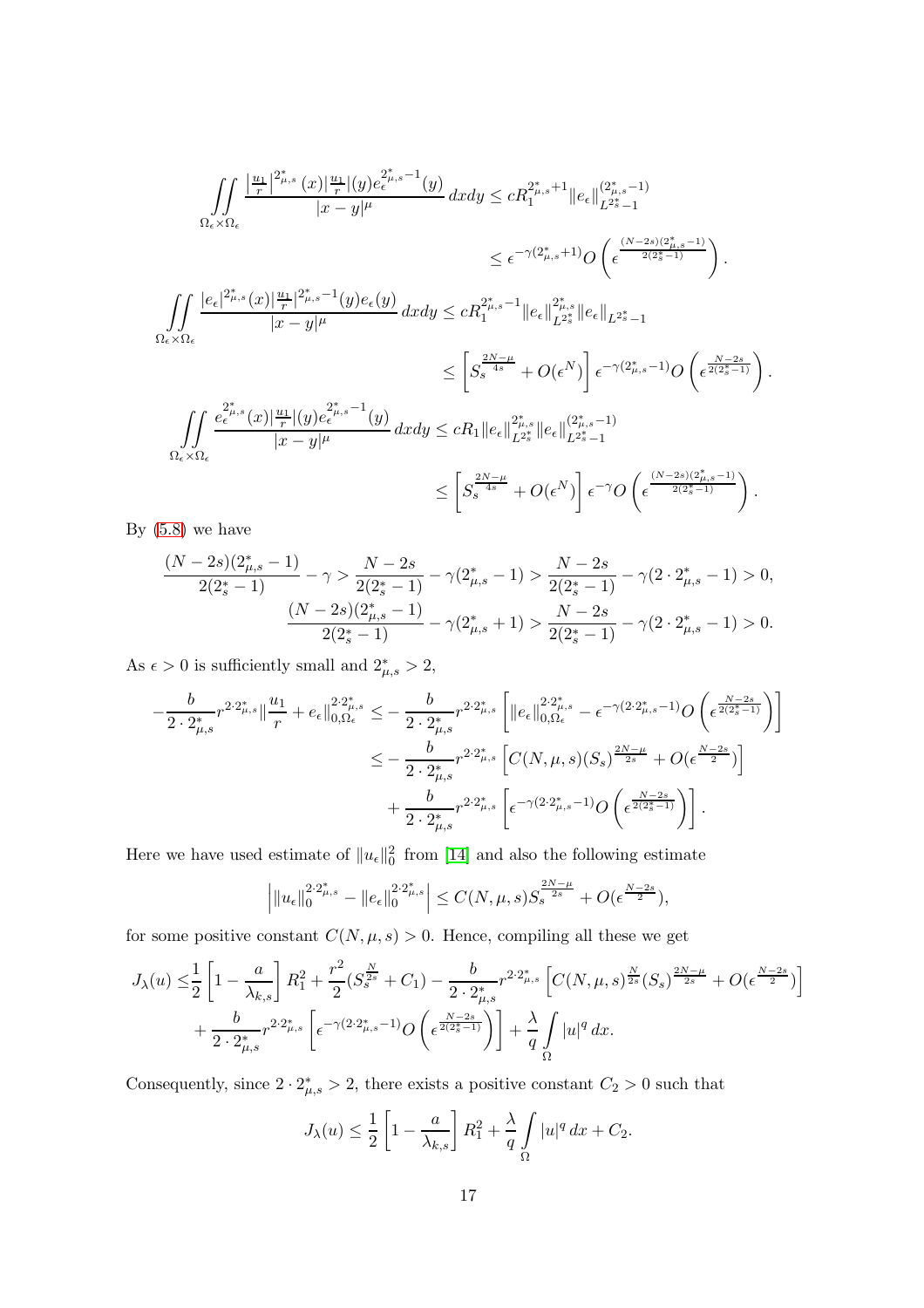Assuming  $\epsilon > 0$  is arbitrarily small we have  $R_1 > 0$  arbitrarily large by the expression  $0 < \epsilon^{\gamma} \leq \frac{1}{R_1}$ . Thus, we get the conclusion for  $u \in \Gamma_2$ . Next, let  $u \in \Gamma_3$ , from [\(5.6\)](#page-14-0) we get

$$
J_{\lambda}(u) \leq \frac{1}{2}\left[1 - \frac{a}{\lambda_{k,s}}\right]\|u_1\|^2 + \frac{R_2^2}{2}\|e_{\epsilon}\|^2 + \frac{\lambda}{q}\int\limits_{\Omega}|u|^q\,dx - \frac{b}{2\cdot 2_{\mu,s}^*}R_2^{2\cdot 2_{\mu,s}^*}\|(\frac{u_1}{R_2} + e_{\epsilon})^+\|_0^{2\cdot 2_{\mu,s}^*}.
$$

Let us suppose that  $R_1, R_2 > 0$  are arbitrarily large with  $0 < \epsilon \leq \frac{R_1}{R_2}$  $\frac{R_1}{R_2} \leq 1$ 

$$
J_{\lambda}(u) \leq \frac{1}{2} \left[ 1 - \frac{a}{\lambda_{k,s}} \right] \|u_1\|^2 + \frac{R_2^2}{2} \left[ S_s^{\frac{N}{2s}} + C_1 \left( \frac{R_1}{R_2} \right)^{N-2s} \right] - \frac{b}{2 \cdot 2_{\mu,s}^*} R_2^{2 \cdot 2_{\mu,s}^*} \| (\frac{u_1}{R_2} + e_{\epsilon})^+ \|_0^{2 \cdot 2_{\mu,s}^*}
$$
  
+ 
$$
\frac{\lambda}{q} \int_{\Omega} |u|^q dx.
$$

As  $V_k$  is finite dimensional, thus there exists constant  $C_2 > 0$  such that

$$
||u_1||_{L^{\infty}} \leq C_2 ||u_1|| \leq C_2 R_1.
$$

Let us define

$$
\Omega_{\epsilon, R_1, R_2} := \{ x \in \Omega : e_{\epsilon}(x) > \frac{C_2 R_1}{R_2} + 1 \} \supset \{ x \in \Omega : e_{\epsilon}(x) > C_2 + 1 \} := D_{\epsilon},
$$

with the Lebesgue measure  $|D_{\epsilon}| > 0$  provided  $\epsilon > 0$  sufficiently small. On  $\Omega_{\epsilon, R_1, R_2}$ 

$$
\frac{u_1}{R_2} + e_{\epsilon} > \frac{u_1}{R_2} + \frac{C_2 R_1}{R_2} + 1 \ge 1,
$$

which implies

$$
\frac{b}{2 \cdot 2_{\mu,s}^*} R_2^{2 \cdot 2_{\mu,s}^*} \| (\frac{u_1}{R_2} + e_{\epsilon})^+ \|_0^{2 \cdot 2_{\mu,s}^*} \ge \frac{b}{2 \cdot 2_{\mu,s}^*} R_2^{2 \cdot 2_{\mu,s}^*} \| (\frac{u_1}{R_2} + e_{\epsilon})^+ \|_{0,\Omega_{\epsilon,R_1,R_2} \times \Omega_{\epsilon,R_1,R_2}}^{2 \cdot 2_{\mu,s}^*} \ge \frac{b}{2 \cdot 2_{\mu,s}^*} R_2^{2 \cdot 2_{\mu,s}^*} \iint\limits_{D_{\epsilon} \times D_{\epsilon}} \frac{dxdy}{|x - y|^{\mu}} \n= \frac{cb}{2 \cdot 2_{\mu,s}^*} R_2^{2 \cdot 2_{\mu,s}^*},
$$

for some constant  $c > 0$ . As  $2 \cdot 2^*_{\mu,s} > 2$ 

$$
J_{\lambda}(u) \leq \frac{1}{2} \left[ 1 - \frac{a}{\lambda_{k,s}} \right] \|u_1\|^2 + \frac{R_2^2}{2} \left[ S_s^{\frac{N}{2s}} + C_1 \right] - \frac{cb}{2 \cdot 2_{\mu,s}^*} R_2^{2 \cdot 2_{\mu,s}^*} + \frac{\lambda}{q} \int_{\Omega} |u|^q dx
$$
  

$$
\leq \frac{\lambda}{q} \int_{\Omega} |u|^q dx.
$$

Last inequality holds since we have assumed  $R_2 > 0$  to be large enough and  $R_1 > 0$  such that the relation  $0 < \epsilon \leq \frac{R_1}{R_2}$  $\frac{R_1}{R_2} \leq 1$  holds.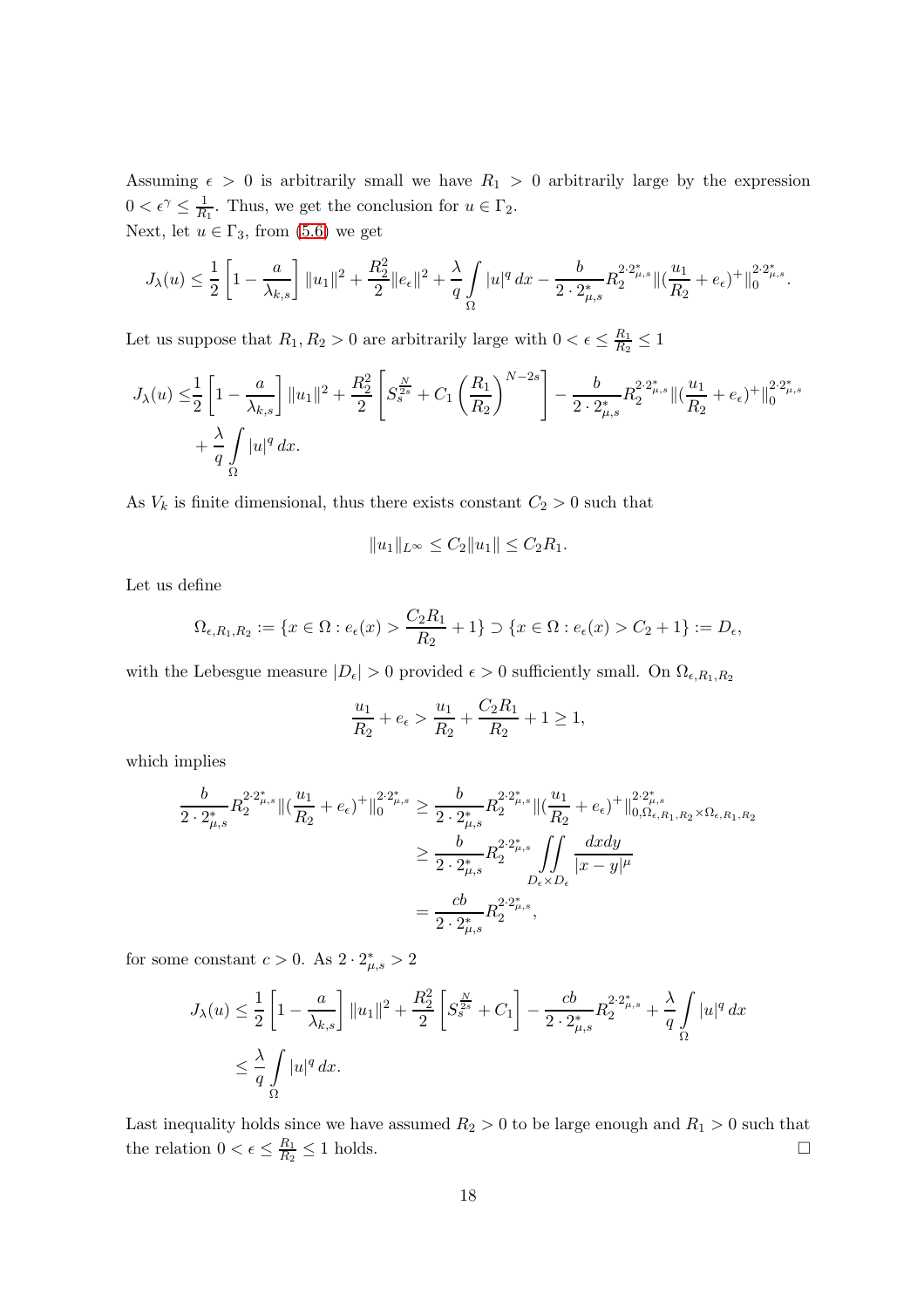# 6 Third solution

Our aim in this section is to show that the minimax value of  $J_{\lambda}$  along  $Q_{\epsilon,R_1,R_2}$  is below the admissible level given in Lemma [3.1,](#page-6-1) for the compactness of Palais-Smale sequences. Thus, by Generalized Mountain-Pass theorem we claim the third critical point of the functional, for  $\epsilon > 0$  and  $\lambda > 0$  small enough.

**Lemma 6.1** Let us supppose that  $\epsilon > 0$  be sufficiently small and  $N > 2s$ , then there holds the estimate

$$
J_{\lambda}(u) \leq \frac{2_{\mu,s}^{\ast}-1}{2\cdot2_{\mu,s}^{\ast}}\left(\frac{1}{b}\right)^{\frac{1}{2_{\mu,s}^{\ast}-1}}\left[\frac{\frac{C(N,s)}{2}\|e_{\epsilon}\|^2-a\|e_{\epsilon}\|_{L^2}^2}{\|u_{\epsilon}\|_0^2}\right]^{\frac{2_{\mu,s}^{\ast}}{2_{\mu,s}^{\ast}-1}}+C\epsilon^{\frac{N-2s}{2(2_{s}^{\ast}-1)}}+\frac{\lambda}{q}\int\limits_{\Omega}|u|^q\,dx
$$

for all  $u \in Q_{\epsilon, R_1, R_2}$  and some positive constant C independent of  $\epsilon > 0$ .

**Proof.** Let  $u = u_1 + re_{\epsilon} \in Q_{\epsilon, R_1, R_2}$ , where  $u_1 \in V_k \cap B_{R_1}$ ,  $0 \le r \le R_2$  and  $e_{\epsilon} \in W_k$ . In addition we have that  $u_1$  and  $e_\epsilon$  are orthogonal in  $L^2$  and  $X_0$  which gives,

<span id="page-18-0"></span>
$$
J_{\lambda}(u) = \frac{1}{2} \left[ \frac{C(N,s)}{2} ||u_1||^2 - a||u_1||_{L^2}^2 \right] + \frac{r^2}{2} \left[ \frac{C(N,s)}{2} ||e_{\epsilon}||^2 - a||e_{\epsilon}||_{L^2}^2 \right] + \frac{\lambda}{q} \int_{\Omega} |u|^q dx
$$
  

$$
- \frac{b}{2 \cdot 2_{\mu,s}^*} ||u^+||_0^{2 \cdot 2_{\mu,s}^*} \tag{6.1}
$$
  

$$
\leq \frac{r^2}{2} \left[ \frac{C(N,s)}{2} ||e_{\epsilon}||^2 - a||e_{\epsilon}||_{L^2}^2 \right] + \frac{\lambda}{q} \int_{\Omega} |u|^q dx - \frac{b}{2 \cdot 2_{\mu,s}^*} ||u^+||_0^{2 \cdot 2_{\mu,s}^*},
$$

last inequality follows as  $a > \lambda_{k,s}$ . Next, we estimate the choquard term, and for that we rewrite  $u$  as,

$$
u = u_1 + re_{\epsilon} = u_1 + ru_{\epsilon} - rP_{-}u_{\epsilon} := \tilde{u_1} + ru_{\epsilon}.
$$

Next we consider

$$
\int_{\Omega \times \Omega} \frac{((u)^+)^{2^*_{\mu,s}}((u)^+)^{2^*_{\mu,s}}}{|x-y|^\mu} dxdy - \int_{\Omega \times \Omega} \frac{(\tilde{u_1}^+)^{2^*_{\mu,s}}(\tilde{u_1}^+)^{2^*_{\mu,s}}}{|x-y|^\mu} dxdy - \int_{\Omega \times \Omega} \frac{(ru_\epsilon)^{2^*_{\mu,s}}(ru_\epsilon)^{2^*_{\mu,s}}}{|x-y|^\mu} dxdy
$$

$$
= \int_{\Omega \times \Omega} \int_{0}^{1} \frac{d}{dt} \frac{((t\tilde{u_1}+ru_\epsilon)^+)^{2^*_{\mu,s}}((t\tilde{u_1}+ru_\epsilon)^+)^{2^*_{\mu,s}}}{|x-y|^\mu} - \frac{d}{dt} \frac{(t\tilde{u_1}^+)^{2^*_{\mu,s}}(t\tilde{u_1}^+)^{2^*_{\mu,s}}_{\mu,s}}{|x-y|^\mu} dt dx dy.
$$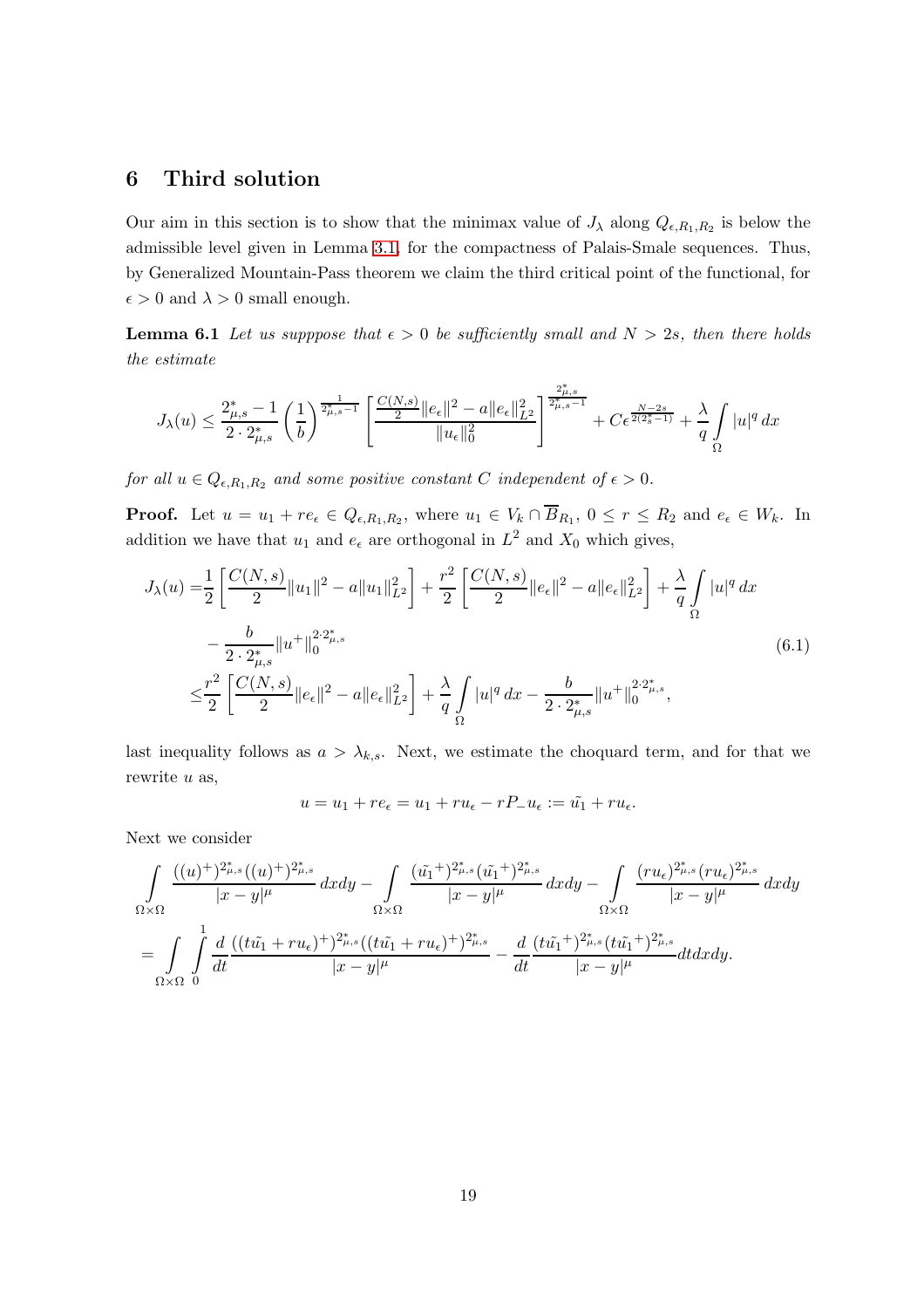By the symmetry of the variables and Fubini's theorem we further get

$$
\int_{\Omega\times\Omega} \frac{((u)^+)^{2_{\mu,s}^*}((u)^+)^{2_{\mu,s}^*}}{|x-y|^{\mu}} dxdy - \int_{\Omega\times\Omega} \frac{(\tilde{u_1}^+)^{2_{\mu,s}^*}(\tilde{u_1}^+)^{2_{\mu,s}^*}}{|x-y|^{\mu}} dxdy - \int_{\Omega\times\Omega} \frac{(ru_{\epsilon})^{2_{\mu,s}^*}(ru_{\epsilon})^{2_{\mu,s}^*}}{|x-y|^{\mu}} dxdy
$$
\n
$$
\leq 2 \cdot 2_{\mu,s}^* \int_{0}^{1} \int_{\Omega\times\Omega} \left[ \frac{((t\tilde{u_1}+ru_{\epsilon})^+(y))^{2_{\mu,s}^*}((t\tilde{u_1}+ru_{\epsilon})^+(x))^{2_{\mu,s}^*-1}}{|x-y|^{\mu}} \right] \tilde{u_1}(x) dxdydt
$$
\n
$$
- 2 \cdot 2_{\mu,s}^* \int_{0}^{1} \int_{\Omega\times\Omega} \left[ \frac{(t\tilde{u_1}^+(y))^{2_{\mu,s}^*}(t\tilde{u_1}^+(x))^{2_{\mu,s}^*-1}}{|x-y|^{\mu}} \right] \tilde{u_1}(x) dxdydt
$$
\n
$$
= 2 \cdot 2_{\mu,s}^* \int_{0}^{1} \int_{\Omega\times\Omega} \frac{((t\tilde{u_1}+ru_{\epsilon})^+(y))^{2_{\mu,s}^*} \left[ ((t\tilde{u_1}+ru_{\epsilon})^+)^{2_{\mu,s}^*-1} - (t\tilde{u_1}^+)^{2_{\mu,s}^*-1} \right] (x)\tilde{u_1}(x)}{|x-y|^{\mu}} dxdydt
$$
\n
$$
+ 2 \cdot 2_{\mu,s}^* \int_{0}^{1} \int_{\Omega\times\Omega} \frac{\left[ ((t\tilde{u_1}+ru_{\epsilon})^+(y))^{2_{\mu,s}^*} - (t\tilde{u_1}^+(y))^{2_{\mu,s}^*} \right] (t\tilde{u_1}^+(x))^{2_{\mu,s}^*-1} \tilde{u_1}(x)}{|x-y|^{\mu}} dxdydt.
$$

By the mean value theorem applied to both  $\psi \mapsto \psi^{2^*_{\mu,s}}$  and  $\zeta \mapsto \zeta^{2^*_{\mu,s}-1}$  on  $(0,\infty)$  we infer that for some  $\theta_1$  and  $\theta_2 \in (0,1)$ 

<span id="page-19-2"></span>
$$
\left| \int_{\Omega \times \Omega} \frac{((u)^{+})^{2_{\mu,s}^{*}}((u)^{+})^{2_{\mu,s}^{*}}}{|x-y|^{\mu}} dxdy - \int_{\Omega \times \Omega} \frac{(\tilde{u}_{1}^{+})^{2_{\mu,s}^{*}}(\tilde{u}_{1}^{+})^{2_{\mu,s}^{*}}}{|x-y|^{\mu}} dxdy - \int_{\Omega \times \Omega} \frac{(ru_{\epsilon})^{2_{\mu,s}^{*}}(ru_{\epsilon})^{2_{\mu,s}^{*}}}{|x-y|^{\mu}} dxdy \right|
$$
  
\n
$$
\leq 2 \cdot 2_{\mu,s}^{*} (2_{\mu,s}^{*} - 1) \int_{0}^{1} \int_{\Omega \times \Omega} \frac{((t\tilde{u}_{1}^{*} + ru_{\epsilon})^{+}(y))^{2_{\mu,s}^{*}} |t\tilde{u}_{1}^{*}(x) + \theta_{1} ((t\tilde{u}_{1}^{*} + ru_{\epsilon})^{+} - t\tilde{u}_{1}^{*}) (x)|^{2_{\mu,s}^{*}-2}}{|x-y|^{\mu}} \times |(t\tilde{u}_{1}^{*} + ru_{\epsilon})^{*}(x) - t\tilde{u}_{1}^{*}(x)| |\tilde{u}_{1}^{*}(x)| dxdydt
$$
  
\n
$$
+ 2 \cdot (2_{\mu,s}^{*})^{2} \int_{0}^{1} \int_{\Omega \times \Omega} \frac{(t\tilde{u}_{1}^{*}(x))^{2_{\mu,s}^{*}-1} |\tilde{u}_{1}^{*}(x)| |t\tilde{u}_{1}^{*}(y) + \theta_{2} ((t\tilde{u}_{1}^{*} + ru_{\epsilon})^{+} - t\tilde{u}_{1}^{*}) (y)|^{2_{\mu,s}^{*}-1}}{|x-y|^{\mu}} \times |(t\tilde{u}_{1}^{*} + ru_{\epsilon})^{+}(y) - t\tilde{u}_{1}^{*}(y)| dxdydt.
$$
 (6.2)

Also note that,

<span id="page-19-0"></span>
$$
\left| t\tilde{u_1}^+(x) + \theta_1 \left( (t\tilde{u_1} + ru_\epsilon)^+ - t\tilde{u_1}^+ \right)(x) \right| \le \max\{ (t\tilde{u_1} + ru_\epsilon)^+(x), t\tilde{u_1}^+(x) \}
$$
  

$$
\le t\tilde{u_1}^+(x) + ru_\epsilon(x)
$$
 (6.3)

Similarly for the other case. Next we observe that  $\tau \mapsto \tau^+$  is a contraction map which gives

<span id="page-19-1"></span>
$$
\left| (t\tilde{u_1} + ru_\epsilon)^+(x) - t\tilde{u_1}^+(x) \right| \le ru_\epsilon(x) \tag{6.4}
$$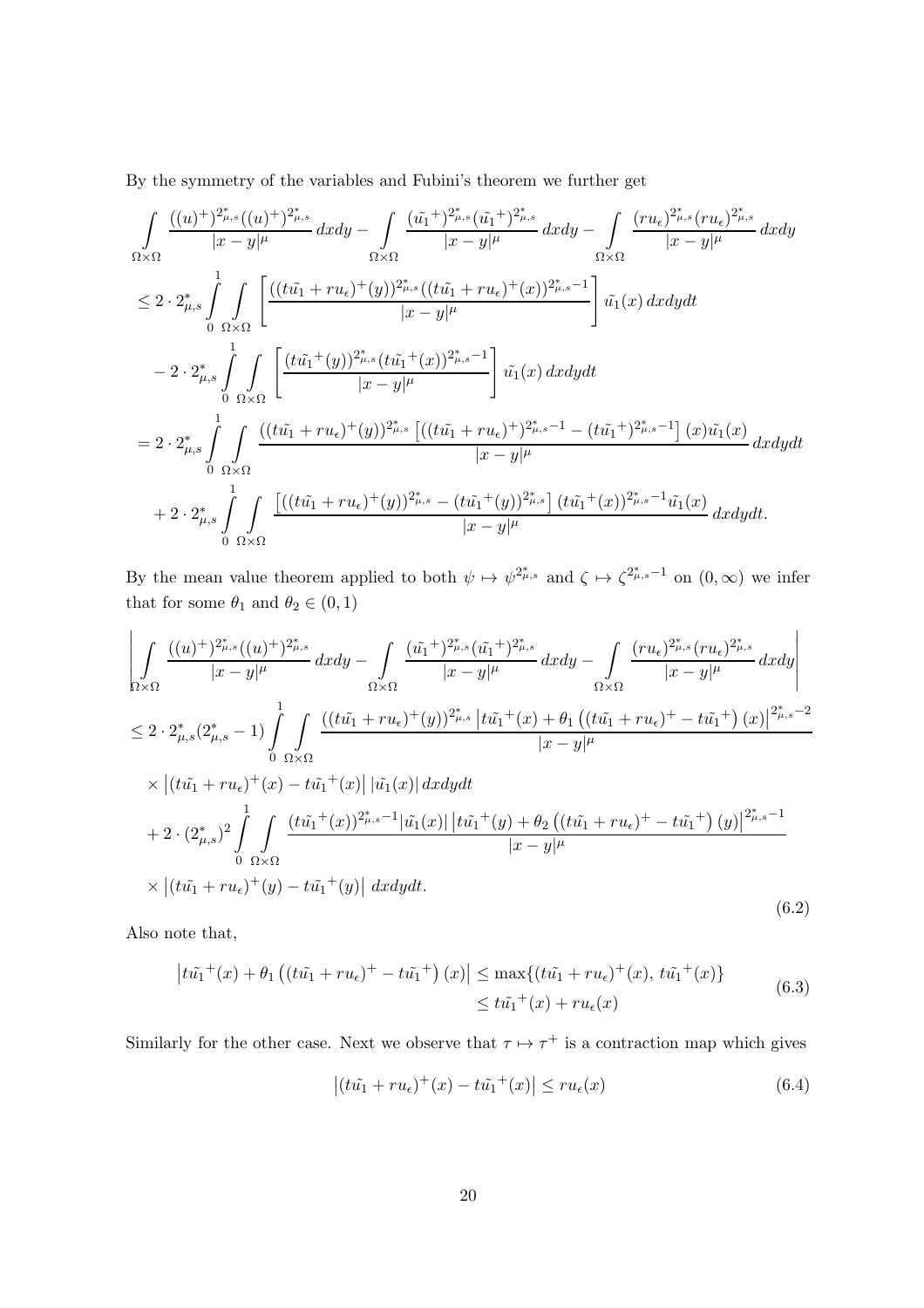Substituting  $(6.3)$  and  $(6.4)$  in  $(6.2)$  we get

$$
\left|\int_{\Omega\times\Omega} \frac{((u)^+)^{2_{\mu,s}^*}((u)^+)^{2_{\mu,s}^*}}{|x-y|^{\mu}}\,dxdy - \int_{\Omega\times\Omega} \frac{(\tilde{u_1}^+)^{2_{\mu,s}^*}(\tilde{u_1}^+)^{2_{\mu,s}^*}}{|x-y|^{\mu}}\,dxdy - \int_{\Omega\times\Omega} \frac{(ru_\epsilon)^{2_{\mu,s}^*}(ru_\epsilon)^{2_{\mu,s}^*}}{|x-y|^{\mu}}\,dxdy \right|
$$
  

$$
\leq 2\cdot 2_{\mu,s}^*(2_{\mu,s}^*-1) \int_{0}^1 \int_{\Omega\times\Omega} \frac{((t\tilde{u_1}+ru_\epsilon)^+(y))^{2_{\mu,s}^*}(t\tilde{u_1}^+(x)+ru_\epsilon(x))^{2_{\mu,s}^*-2}ru_\epsilon(x)|\tilde{u_1}(x)|}{|x-y|^{\mu}}\,dxdydt
$$
  

$$
+ 2\cdot (2_{\mu,s}^*)^2 \int_{0}^1 \int_{\Omega\times\Omega} \frac{(t\tilde{u_1}^+(y)+ru_\epsilon(y))^{2_{\mu,s}^*-1}ru_\epsilon(y)(t\tilde{u_1}^+(x))^{2_{\mu,s}^*-1}|\tilde{u_1}(x)|}{|x-y|^{\mu}}\,dxdydt.
$$

On integrating with respect to  $t$  and by symmetry of the variables we have,

$$
\leq c \left[ \int_{\Omega \times \Omega} \frac{(\tilde{u_1}^+(y))^{2_{\mu,s}^*(\tilde{u_1}^+(x))^{2_{\mu,s}^*-1}ru_{\epsilon}(x)}}{|x-y|^{\mu}} + \frac{(\tilde{u_1}^+(y))^{2_{\mu,s}^*(ru_{\epsilon}(x))^{2_{\mu,s}^*-1}|\tilde{u_1}(x)|}{|x-y|^{\mu}} dxdy \right] + c \left[ \int_{\Omega \times \Omega} \frac{(ru_{\epsilon}(y))^{2_{\mu,s}^*(\tilde{u_1}^+(x))^{2_{\mu,s}^*-1}ru_{\epsilon}(x)}{|x-y|^{\mu}} + \frac{(ru_{\epsilon}(y))^{2_{\mu,s}^*(ru_{\epsilon}(x))^{2_{\mu,s}^*-1}|\tilde{u_1}(x)|}{|x-y|^{\mu}} dxdy \right] + c \int_{\Omega \times \Omega} \frac{(ru_{\epsilon}(y))^{2_{\mu,s}^*(\tilde{u_1}^+(x))^{2_{\mu,s}^*}}{|x-y|^{\mu}} dxdy
$$

for some positive constant c. As  $u_1^+ \in V_k$ , which is a finite dimensional space and using Hardy-Littlewood -Sobolev inequality and Hölder inequality we infer that

$$
\begin{aligned} &\left|\|u^+\|_{0}^{2_{\mu,s}^*}-\|\tilde{u_{1}}^+\|_{0}^{2_{\mu,s}^*}-\|ru_{\epsilon}\|_{0}^{2_{\mu,s}^*}\right|\\ &\leq c\|\tilde{u_{1}}^+\|_{L^{2_s^*}}^{2_{\mu,s}^*}\|\tilde{u_{1}}^+\|_{L^{\infty}}^{\frac{2_{\mu,s}^*}{2_s^*}}\|\tilde{u_{1}}^+\|_{L^{2_s^*-1}}^{(2_{\mu,s}^*-1)-\frac{2_{\mu,s}^*}{2_s^*}}\|ru_{\epsilon}\|_{L^{2_s^*-1}}\\ &+c\|\tilde{u_{1}}^+\|_{L^{2_s^*}}^{2_{\mu,s}^*}\|\tilde{u_{1}}^+\|_{L^{\infty}}^{\frac{2_{\mu,s}^*}{2_s^*}}\|\tilde{u_{1}}^+\|_{L^{2_s^*-1}}^{\frac{2_{\mu,s}^*}{2_s^*}}\|ru_{\epsilon}\|_{L^{2_s^*-1}}^{2_{\mu,s}^*-1}\\ &+c\|ru_{\epsilon}\|_{L^{2_s^*}}^{2_{\mu,s}^*}\|\tilde{u_{1}}^+\|_{L^{\infty}}^{\frac{2_{\mu,s}^*}{2_s^*}}\|\tilde{u_{1}}^+\|_{L^{2_s^*-1}}^{(2_{\mu,s}-1)-\frac{2_{\mu,s}^*}{2_s^*}}\|ru_{\epsilon}\|_{L^{2_s^*-1}}\\ &+c\|ru_{\epsilon}\|_{L^{2_s^*}}^{2_{\mu,s}^*}\|\tilde{u_{1}}^+\|_{L^{\infty}}^{\frac{2_{\mu,s}^*}{2_s^*}}\|\tilde{u_{1}}^+\|_{L^{2_s^*-1}}^{\frac{2_{\mu,s}^*}{2_s^*}}\|ru_{\epsilon}\|_{L^{2_s^*-1}}^{2_{\mu,s}^*}+c\|ru_{\epsilon}\|_{L^{2_s^*-1}}^{2_{\mu,s}^*}\|\tilde{u_{1}}^+\|_{L^{\infty}}^{\frac{2_{\mu,s}^*}{2_{\mu,s}^*}}\,. \end{aligned} \right.
$$

Taking the estimates  $||u_{\epsilon}||_{L^{2_s^*}}^{2_s^*-1}$  $L^{2_s^*-1}_{2_s^*-1} = O(\epsilon^{\frac{N-2s}{2}})$  and  $||u_{\epsilon}||_{L^{2_s^*}}^{2_s^*} = S_s^{\frac{N}{2s}} + O(\epsilon^N)$  from [\[25\]](#page-25-1) we get for some positive constants  $C_1, C_2, C_3, C_4, C_5$  and  $C_6$ ,

$$
\|u^+\|_{0}^{2_{\mu,s}^*} - \|\tilde{u_1}^+\|_{0}^{2_{\mu,s}^*} - \|r u_{\epsilon}\|_{0}^{2_{\mu,s}^*} \n\leq C_1 \epsilon^{\frac{N-2s}{2(2_{s}^*-1)}} + C_2 \epsilon^{\frac{(N-2s)(2_{\mu,s}^*-1)}{2(2_{s}^*-1)}} + C_3[S_s^{\frac{2N-\mu}{4s}} + O(\epsilon^N)] \epsilon^{\frac{N-2s}{2(2_{s}^*-1)}} \n+ C_4[S_s^{\frac{2N-\mu}{4s}} + O(\epsilon^N)] \epsilon^{\frac{(N-2s)(2_{\mu,s}^*-1)}{2(2_{s}^*-1)}} + C_5 \epsilon^{\frac{(N-2s)(2_{\mu,s}^*)}{2(2_{s}^*-1)}} \n\leq C_6 \epsilon^{\frac{N-2s}{2(2_{s}^*-1)}}.
$$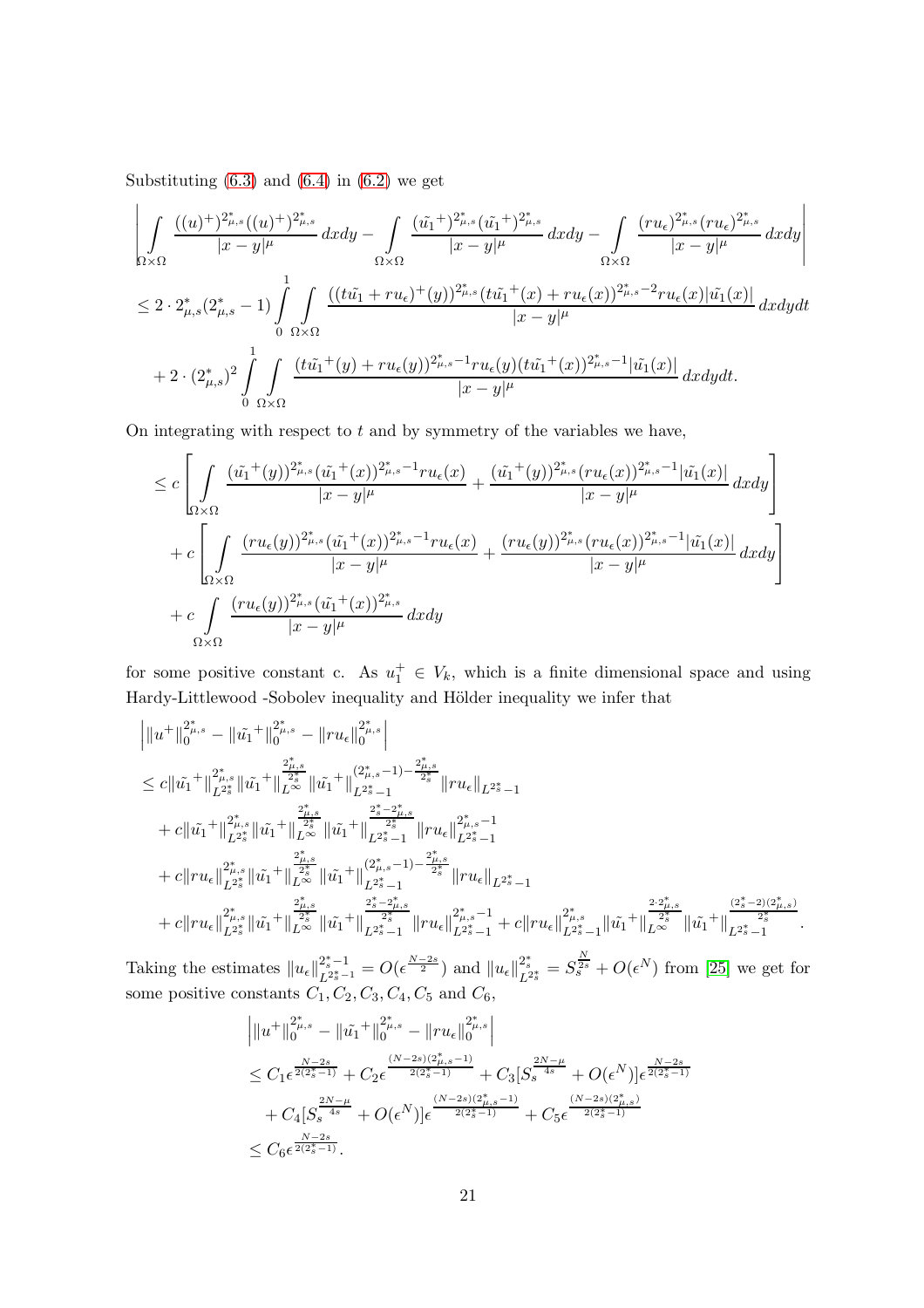We have thus proved that,

<span id="page-21-0"></span>
$$
||u^+||_0^{2\cdot 2_{\mu,s}^*} \ge ||\tilde{u}_1^+||_0^{2\cdot 2_{\mu,s}^*} + ||ru_\epsilon||_0^{2\cdot 2_{\mu,s}^*} - C_6 \epsilon^{\frac{N-2s}{2(2_s^*-1)}}.
$$
\n
$$
(6.5)
$$

From [\(6.1\)](#page-18-0)and [\(6.5\)](#page-21-0) we conclude that

<span id="page-21-1"></span>
$$
J_{\lambda}(u) \leq \frac{r^2}{2} \left[ \frac{C(N,s)}{2} \|e_{\epsilon}\|^2 - a\|e_{\epsilon}\|_{L^2}^2 \right] + \frac{\lambda}{q} \int_{\Omega} |u|^q dx - \frac{b}{2 \cdot 2^*_{\mu,s}} r^{2 \cdot 2^*_{\mu,s}} \|u_{\epsilon}\|_{0}^{2 \cdot 2^*_{\mu,s}} + C_7 \epsilon^{\frac{N-2s}{2(2^*_{s}-1)}},\tag{6.6}
$$

for some constant  $C_7 > 0$ . Let us suppose  $f : [0, \infty) \to \mathbb{R}$  is a function defined as,

$$
f(t) = \frac{t^2}{2} \left[ \frac{C(N,s)}{2} ||e_{\epsilon}||^2 - a||e_{\epsilon}||_{L^2}^2 \right] - \frac{b}{2 \cdot 2^*_{\mu,s}} t^{2 \cdot 2^*_{\mu,s}} ||u_{\epsilon}||_0^{2 \cdot 2^*_{\mu,s}},
$$

achieves its maximum at

$$
t_0 = \left[\frac{\frac{C(N,s)}{2}||e_{\epsilon}||^2 - a||e_{\epsilon}||_{L^2}^2}{b||u_{\epsilon}||_0^{2 \cdot 2_{\mu,s}^*}}\right]^{\frac{1}{2 \cdot 2_{\mu,s}^* - 2}}
$$

with the maximum value

<span id="page-21-2"></span>
$$
f(t_0) = \left(\frac{2_{\mu,s}^* - 1}{2 \cdot 2_{\mu,s}^*}\right) \left(\frac{1}{b}\right)^{\frac{1}{2_{\mu,s}^* - 1}} \left[\frac{\frac{C(N,s)}{2} \|e_{\epsilon}\|^2 - a\|e_{\epsilon}\|_{L^2}^2}{\|u_{\epsilon}\|_0^2}\right]^{\frac{2_{\mu,s}^*}{2_{\mu,s}^* - 1}}.
$$
(6.7)

<span id="page-21-3"></span>Thus, from  $(6.6)$  and  $(6.7)$  we conclude the proof of lemma.

**Lemma 6.2** If  $N \geq 4s$ , there holds the estimate

$$
c_s:=\inf_{h\in\Gamma}\max_{u\in Q_{\epsilon,R_1,R_2}}J_{\lambda}(h(u))<\left(\frac{2_{\mu,s}^*-1}{2\cdot 2_{\mu,s}^*}\right)\left(\frac{1}{b}\right)^{\frac{1}{2_{\mu,s}^*-1}}\left[\frac{C(N,s)S_s^H}{2}\right]^{\frac{2_{\mu,s}^*}{2_{\mu,s}^*-1}},
$$

with  $\Gamma = \{h \in C(Q_{\epsilon,R_1,R_2},X_0(\Omega)) : h = \text{identity on } \partial Q_{\epsilon,R_1,R_2}\}\$  provided  $\epsilon, \lambda > 0$  are suffficiently small. If  $2s < N < 4s$ , again same estimate holds, but here k is sufficiently large.

**Proof.** Let us assume  $h =$  identity on  $Q_{\epsilon,R_1,R_2}$  and clearly  $h \in \Gamma$ . Then this implies  $c_s \leq \max$ max  $J_{\lambda}(u)$ . Therefore it suffices to prove that for all  $u \in Q_{\epsilon, R_1, R_2}$ 

$$
J_{\lambda}(u)<\left(\frac{2\overset{*}{\mu},s-1}{2\cdot2\overset{*}{\mu},s}\right)\left(\frac{1}{b}\right)^{\frac{1}{2\overset{*}{\mu},s-1}}\left[\frac{C(N,s)S^{H}_{s}}{2}\right]^{\frac{2\overset{*}{\mu},s}{2\overset{*}{\mu},s-1}}.
$$

Let us suppose  $N > 4s$ . By [\[24\]](#page-25-0), [\(5.2\)](#page-13-1) and [\(5.3\)](#page-13-2) we say

$$
\|e_{\epsilon}\|^2 \le \|u_{\epsilon}\|^2 \le C(N,\mu)^{\frac{N}{2s(2_{\mu,s})}}(S_s^H)^{\frac{N}{2s}} + O(\epsilon^{N-2s}),
$$
  

$$
\|e_{\epsilon}\|^2_{L^2} = \|u_{\epsilon}\|^2_{L^2} - \|P_{-}u_{\epsilon}\|^2_{L^2} \ge C_s \epsilon^{2s} + O(\epsilon^{N-2s})
$$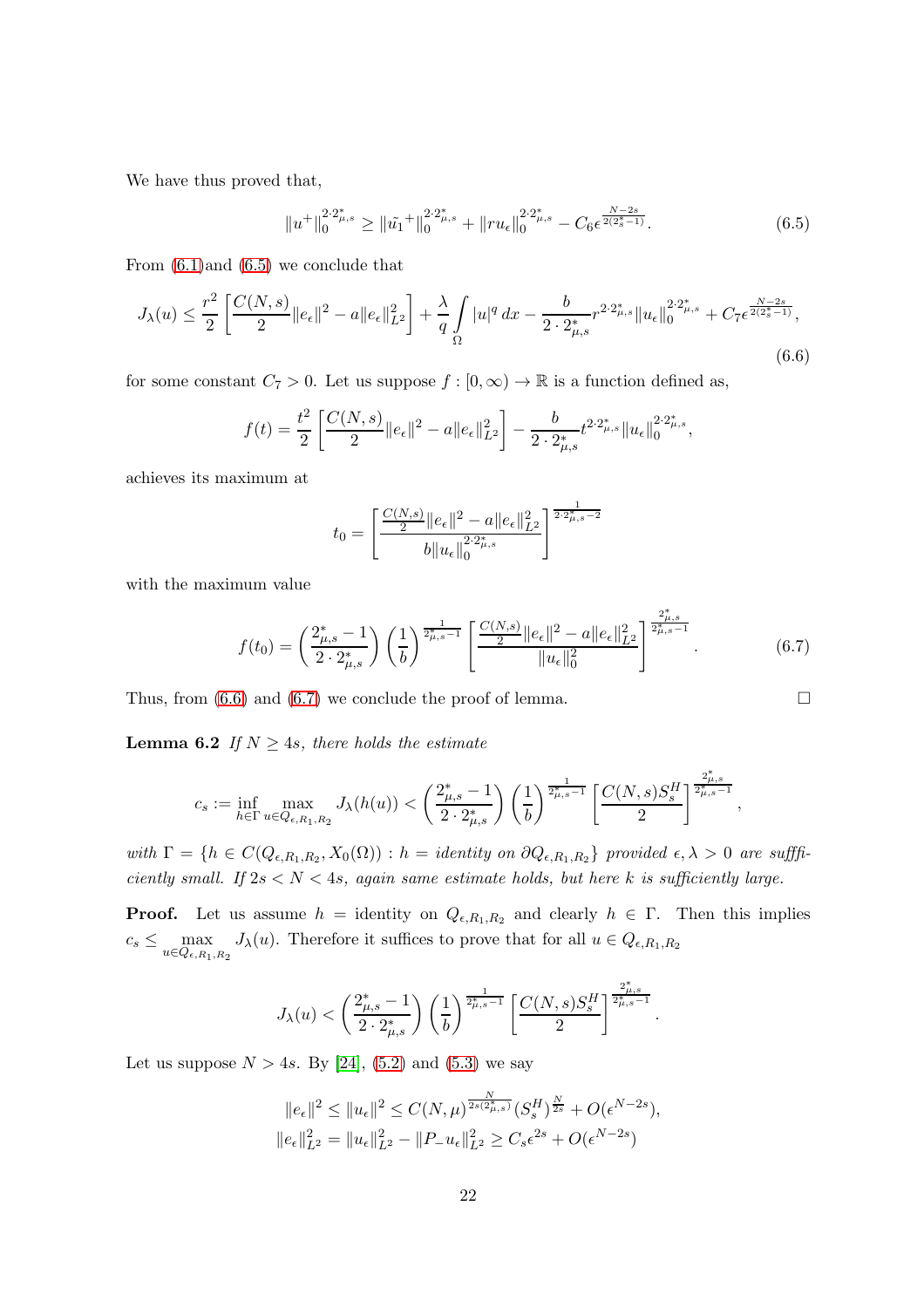with the constant  $C_s > 0$ ,

$$
||u_{\epsilon}||_{0}^{2} \geq \left[C(N,\mu)^{\frac{N}{2s}}(S_{s}^{H})^{\frac{2N-\mu}{2s}} - O(\epsilon^{N})\right]^{\frac{1}{2\mu,s}}.
$$

Next we compute for  $\epsilon>0$  sufficiently small,

$$
\frac{C(N,s)}{2} \|e_{\epsilon}\|^2 - a \|e_{\epsilon}\|^2_{L^2} \le \frac{\frac{C(N,s)}{2} \left[C(N,\mu)^{\frac{N}{2s(2\mu,s)}} (S_s^H)^{\frac{N}{2s}} + O(\epsilon^{N-2s})\right] - a \left[C_s \epsilon^{2s} + O(\epsilon^{N-2s})\right]}{\left[C(N,\mu)^{\frac{N}{2s}} (S_s^H)^{\frac{2N-\mu}{2s}} - O(\epsilon^N)\right]^{\frac{1}{2\mu,s}}}
$$

$$
= \frac{C(N,s)}{2} S_s^H + O(\epsilon^{N-2s}) - aC_s O(\epsilon^{2s})
$$

$$
< \frac{C(N,s)}{2} S_s^H.
$$

Next let us suppose  $N = 4s$ , then by [\[24\]](#page-25-0)

$$
||e_{\epsilon}||_{L^2}^2 = ||u_{\epsilon}||_{L^2}^2 - ||P_{-}u_{\epsilon}||_{L^2}^2 \ge C_s \epsilon^{2s} |log(\epsilon)| + O(\epsilon^{2s})
$$

For  $\epsilon, \lambda > 0$  sufficiently small, proceeding in similar manner

$$
\frac{C(N,s)}{2} \|e_{\epsilon}\|^2 - a\|e_{\epsilon}\|^2_{L^2} \le \frac{\frac{C(4s,s)}{2} \left[C(4s,\mu)^{\frac{2}{2\mu,s}}(S_s^H)^2 + O(\epsilon^{2s})\right] - a\left[C_s\epsilon^{2s}|log(\epsilon)| + O(\epsilon^{2s})\right]}{\left[C(4s,\mu)^2(S_s^H)^{\frac{8s-\mu}{2s}} - O(\epsilon^{4s})\right]^{\frac{1}{2\mu,s}}}
$$

$$
= \frac{C(4s,s)}{2} S_s^H + O(\epsilon^{2s}) - aC_sO(\epsilon^{2s})|log(\epsilon)|
$$

$$
< \frac{C(4s,s)}{2} S_s^H.
$$

Lastly we take the case  $2s < N < 4s$ , again by [\[24\]](#page-25-0) we have

$$
||e_{\epsilon}||_{L^2}^2 \ge C_s \epsilon^{N-2s} + O(\epsilon^{2s})
$$

For  $\epsilon > 0$  sufficiently small, proceeding in similar manner

$$
\frac{C(N,s)}{2} \|e_{\epsilon}\|^2 - a \|e_{\epsilon}\|^2_{L^2} \le \frac{\frac{C(N,s)}{2} \left[C(N,\mu)^{\frac{N}{2s(2\mu,s)}} (S_s^H)^{\frac{N}{2s}} + O(\epsilon^{N-2s})\right] - a \left[C_s \epsilon^{N-2s} + O(\epsilon^{2s})\right]}{\left[C(N,\mu)^{\frac{N}{2s}} (S_s^H)^{\frac{2N-\mu}{2s}} - O(\epsilon^N)\right]^{\frac{1}{2\mu,s}}}
$$

$$
= \frac{C(N,s)}{2} S_s^H + O(\epsilon^{N-2s}) - aC_s O(\epsilon^{N-2s}) - aO(\epsilon^{2s})
$$

$$
< \frac{C(N,s)}{2} S_s^H.
$$

under the assumption that k is sufficiently large, where  $\lambda_k < a < \lambda_{k+1}$ . Thus the proof is complete for  $\epsilon$  and  $\lambda$  sufficiently small.  $\hfill \Box$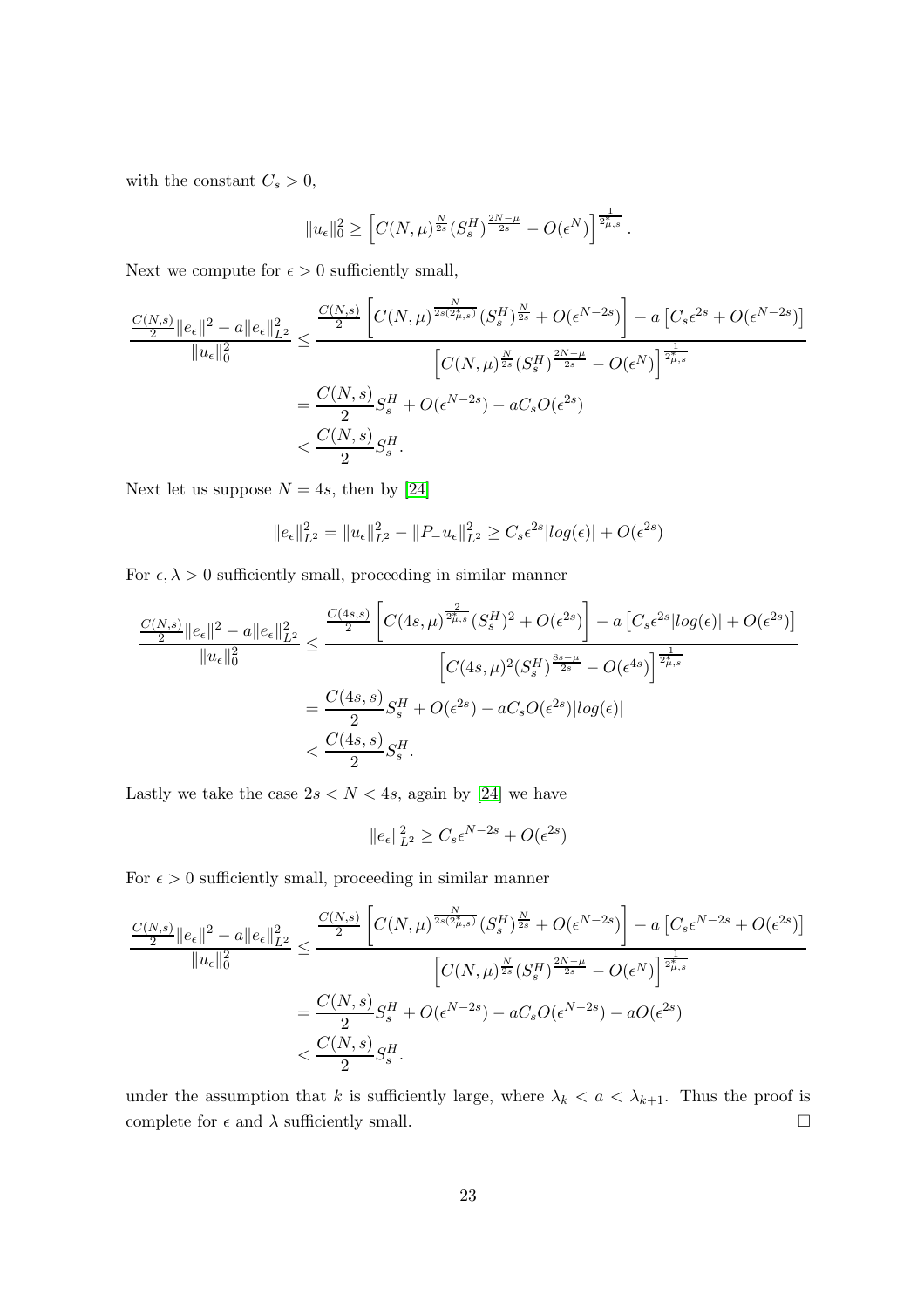**Proof of Theorem [1.1](#page-2-0)**: From Theorem [4.1](#page-9-3) and Theorem [4.2](#page-11-3) we infer that we have two nontrivial solutions of opposite sign for suitable choice of  $\lambda > 0$ , namely  $u_1$  and  $u_2$ . Existence of third solution depends on the threshold  $\overline{\lambda}$  and we apply the minimax result in Theorem [2.4](#page-6-2) to the functional  $J_{\lambda}: X_0 \to \mathbb{R}$ . Propostion [5.1](#page-12-0) verifies the condition (i) of Theorem [2.4](#page-6-2) for some  $\alpha > 0$  independent of  $\lambda$  and there exists some  $\overline{\lambda} > 0$  such that for  $\lambda \in (0, \overline{\lambda})$ , Proposition [5.2](#page-13-4) satisfies the condition (ii) of Theorem [2.4.](#page-6-2) Since hypothesis of Theorem [2.4](#page-6-2) holds, we have a Palais-Smale sequence for the functional  $J_\lambda$  at the level  $c_s$  for all  $\lambda \in (0, \overline{\lambda})$ . Lemma [6.2](#page-21-3) ensures that the minimax value of  $J_{\lambda}$  obtained along the linking theorem is smaller than the admissible threshold for the Palais-Smale condition. Thus by Lemma [3.1](#page-6-1) we conclude  $J_{\lambda}$  satisfies the Palais-Smale condition at the level  $c_s$ . Hence, by Generalized Mountain-Pass theorem there exists a non-trivial critical point of the functional  $J_{\lambda}$  say  $u_3 \in X_0(\Omega)$  which is a non-trivial solution of problem  $(P_\lambda)$ . Lastly we show  $u_3$  is distinct from  $u_1$  and  $u_2$ . We assume  $\lambda$  is sufficiently small such that we have strict inequality in both the cases below

$$
J_{\lambda}(u_1) = J_{\lambda}^+(u_1) = c_{\lambda} \le \frac{\lambda t_0}{q} \int_{\Omega} \phi_{1,s}^q dx < \alpha \le c_s = J_{\lambda}(u_3),
$$

and similarly

$$
J_{\lambda}(u_2) = J_{\lambda}^{-}(u_2) = c_{\lambda}' \leq \frac{\lambda t_0'}{q} \int_{\Omega} \phi_{1,s}^q dx < \alpha \leq c_s = J_{\lambda}(u_3),
$$

then for such value of  $\lambda > 0$  we conclude the proof.

# <span id="page-23-0"></span>References

- <span id="page-23-3"></span>[1] D. Applebaum,  $Lévy$  process-from probability to finance and quantum groups, Notices American Mathematical Society, 51 (2004), 1336-1347.
- [2] H. Brézis and E. A. Lieb, A relation between pointwise convergence of functions and convergence of functionals, Proceedings of the American Mathematical Society, 88 (1983), no. 3, 486-490.
- <span id="page-23-2"></span><span id="page-23-1"></span>[3] H. Brézis and L. Nirenberg, *Positive solutions of nonlinear elliptic equations involving* critical Sobolev exponents, Comm. Pure Appl. Math. 36 (1983), no. 4, 437-477.
- [4] A. Capozzi, D. Fortunato and G. Palmieri, An existence result for nonlinear elliptic problems involving critical Sobolev exponent, Ann. Inst. H. Poincaré Anal. Non Linéaire 2 (1985), no. 6, 463–470.
- <span id="page-23-4"></span>[5] J. Chabrowski and J. Yang, Existence theorems for the Schrödinger equation involving a critical Sobolev exponent, Z. Angew. Math. Phys. 49 (1998), 276–293.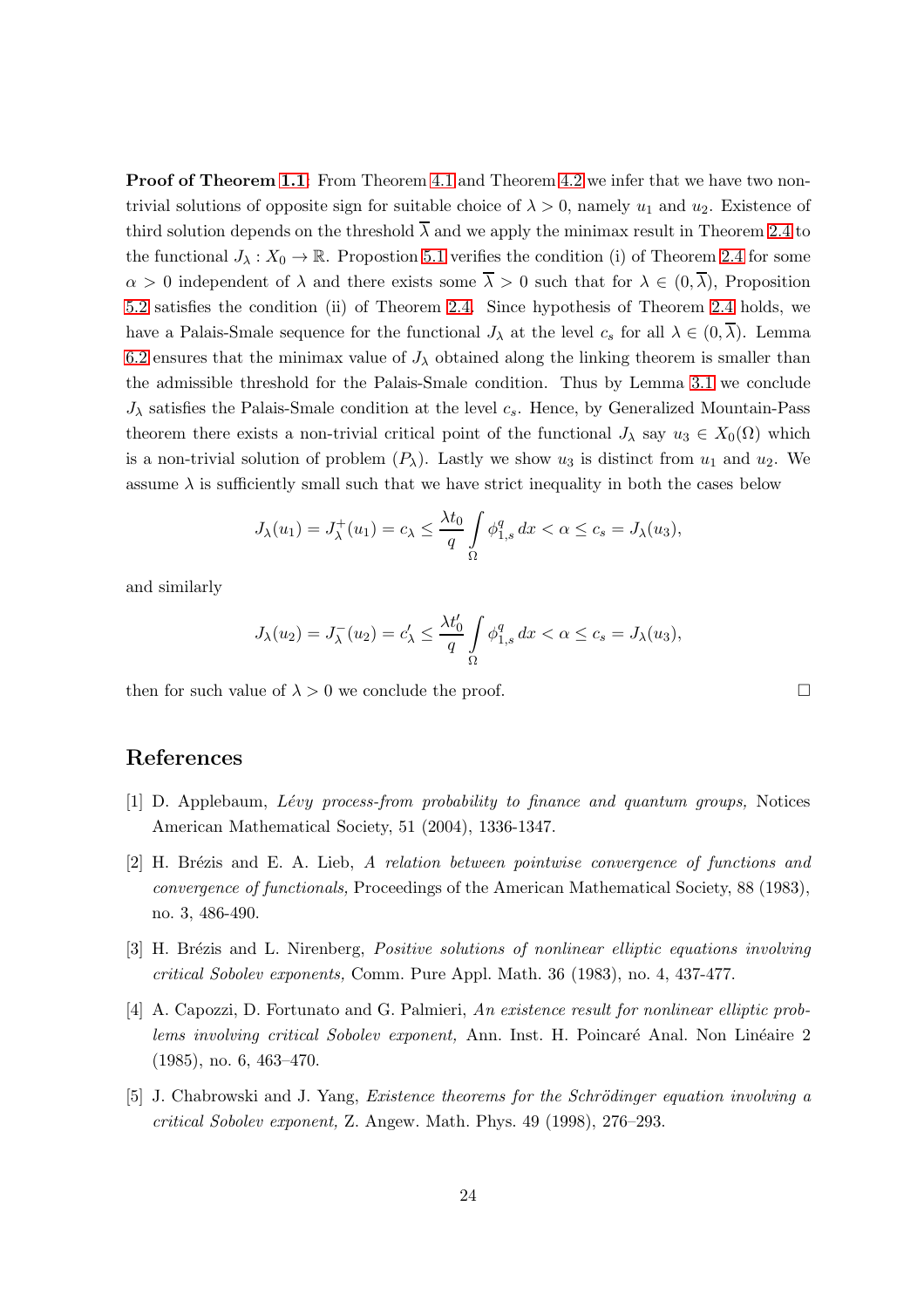- <span id="page-24-5"></span><span id="page-24-3"></span>[6] F.O. de Paiva and A. E. Presoto, Semilinear elliptic problems with asymmetric nonlinearities, Journal of Mathematical Analysis and Applications, 409 (2014), 254–262.
- <span id="page-24-0"></span>[7] F.O. de Paiva and E. Massa, Multiple solutions for some elliptic equations with a nonlinearity concave at the origin, Nonlinear Analysis, 66 (2007), 2940–2946.
- <span id="page-24-4"></span>[8] E. Di Nezza, G. Palatucci and E. Valdinoci, Hitchhiker's guide to the fractional Sobolev spaces, Bull. Sci. Math., 136 (2012), no. 5, 521-573.
- <span id="page-24-10"></span>[9] D.G. De Figueiredo and J. Yang, Critical superlinear Ambrosetti-Prodi problems, Topological Methods in Nonlinear Analysis, 14 (1999), 59–80.
- <span id="page-24-9"></span>[10] F. Gao and M. Yang, On nonlocal Choquard equations with Hardy–Littlewood–Sobolev critical exponents, Journal of Mathematical Analysis and Applications, 448 (2017), no. 2, 1006-1041.
- <span id="page-24-2"></span>[11] F. Gao and M. Yang, On the Brezis-Nirenberg type critical problem for nonlinear Choquard equation, Science China Mathematics, 61 (2018), no. 7, 1219-1242.
- [12] F. Gazzola and B. Ruf, Lower-order perturbations of critical growth nonlinearities in semilinear elliptic equations, Advances in Differential Equations, 2 (1997), no. 4, 555–572.
- <span id="page-24-12"></span>[13] J. Giacomoni, D. Goel and K. Sreenadh, Regularity results on a class of doubly nonlocal problems, Journal of Differential Equations, 268 (2020), no.9, 5301-5328.
- [14] J. Giacomoni, T. Mukherjee and K. Sreenadh, *Doubly nonlocal system with Hardy-*Littlewood-Sobolev critical nonlinearity, Journal of Mathematical Analysis and Applications, 467 (2018), 638-672.
- <span id="page-24-11"></span><span id="page-24-6"></span>[15] E. H. Lieb, Existence and uniqueness of the minimizing solution of Choquards nonlinear equation, Studies in Applied Mathematics, 57 (1976/77), no. 2, 93-105.
- <span id="page-24-1"></span>[16] O.H. Miyagaki, D. Motreanu and F.R. Pereira, Multiple solutions for a fractional elliptic problem with critical growth, Journal of Differential Equations, 269 (2020), 5542–5572.
- [17] G. Molica Bisci, V.Rădulescu and R. Servadei, Variational Methods for Nonlocal Fractional Problems, Encyclopedia of Mathematics, Cambridge University Press, Cambridge, (2016).
- <span id="page-24-8"></span>[18] V. Moroz and J. Van Schaftingen, Existence of groundstates for a class of nonlinear Choquard equations, Transactions of American Mathematical Society, 367 (2015), 6557- 6579.
- <span id="page-24-7"></span>[19] V. Moroz and J. Van Schaftingen, Groundstates of nonlinear Choquard equations: Hardy-Littlewood-Sobolev critical exponent, Communications in Contemporary Mathematics 17 (2015), 1550005.